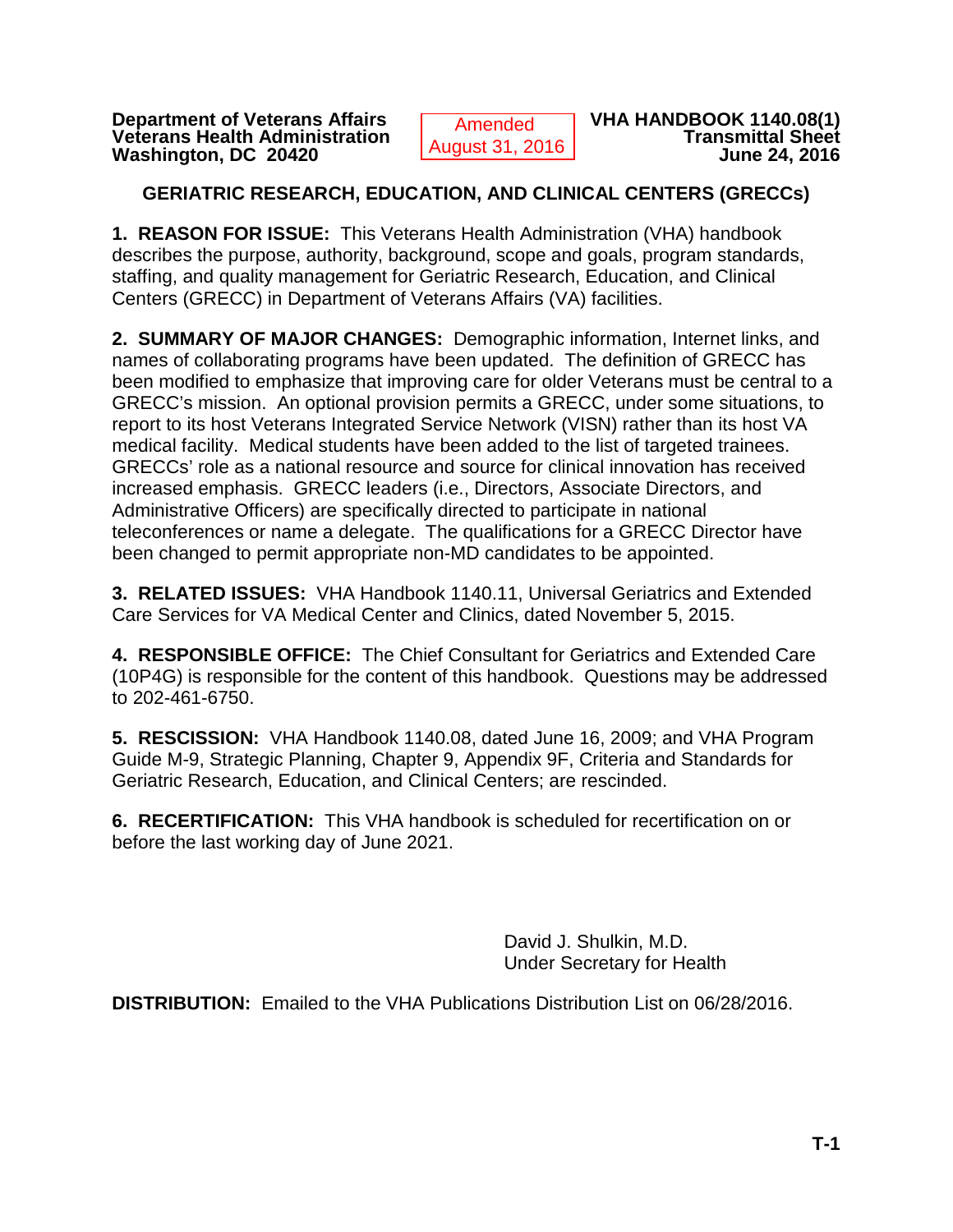## **CONTENTS**

# **GERIATRIC RESEARCH, EDUCATION, AND CLINICAL CENTERS (GRECCs)**

| $1_{-}$                                                        |
|----------------------------------------------------------------|
| $\mathcal{P}$                                                  |
| 3.                                                             |
| $4_{\cdot}$                                                    |
| 5 <sub>1</sub>                                                 |
| 6.                                                             |
| $\overline{7}$                                                 |
| 8.                                                             |
|                                                                |
|                                                                |
|                                                                |
|                                                                |
|                                                                |
|                                                                |
| <b>APPENDIX A</b>                                              |
| RECOMMENDED GERIATRIC RESEARCH, EDUCATION, AND CLINICAL        |
|                                                                |
| <b>APPENDIX B</b>                                              |
| RECOMMENDED GERIATRIC RESEARCH, EDUCATION, AND CLINICAL CENTER |
|                                                                |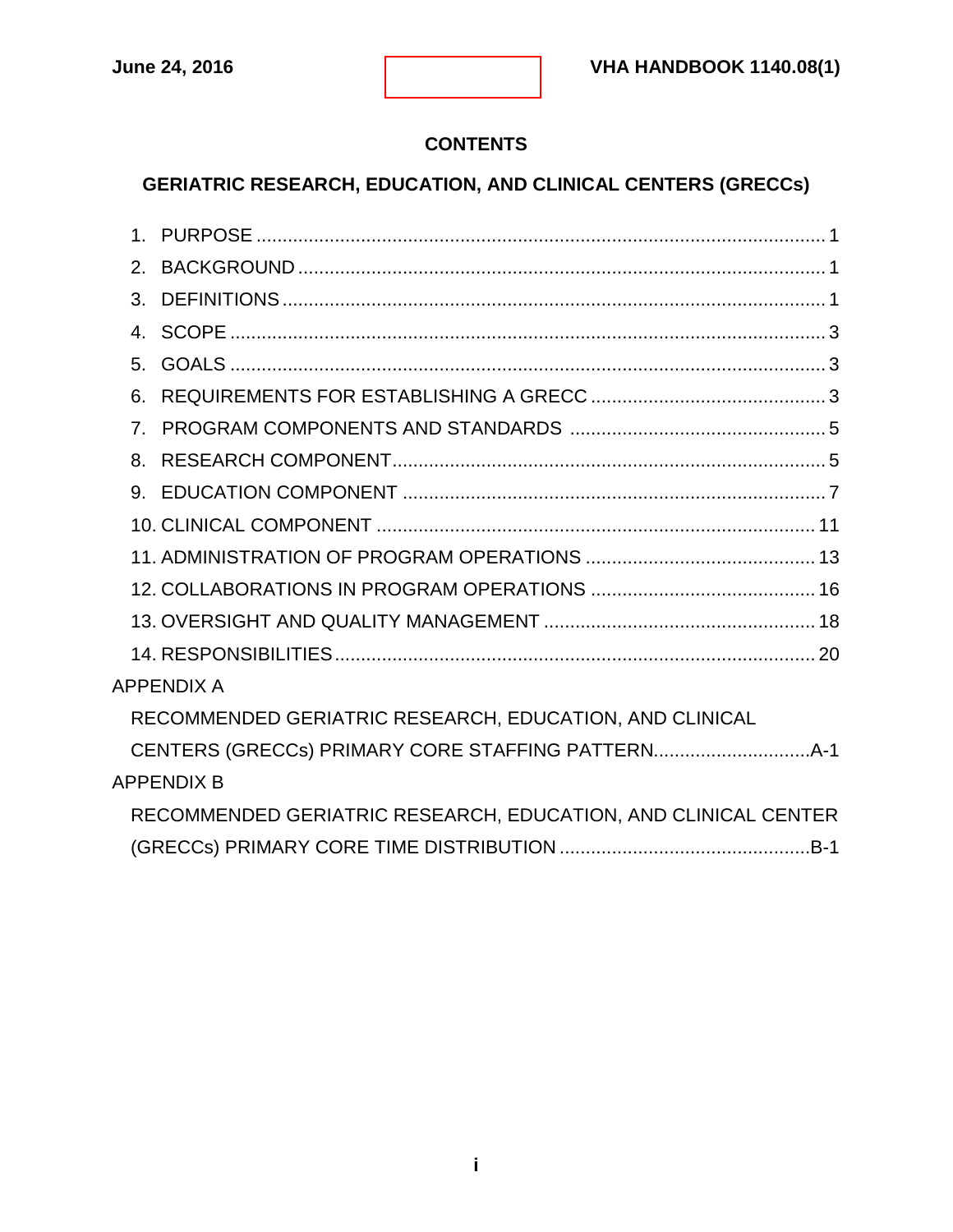## **GERIATRIC RESEARCH, EDUCATION, AND CLINICAL CENTERS (GRECCs)**

## <span id="page-2-0"></span>**1. PURPOSE**

This Veterans Health Administration (VHA) handbook defines policies, standards and procedures related to the development and operation of Geriatric Research, Education and Clinical Centers (GRECC) within the Department of Veterans Affairs (VA). It provides guidance for Veterans Integrated Service Networks (VISN) and VA medical facilities hosting the twenty GRECCs in operation as of January 1, 2016, Veterans Integrated Service Networks (VISN), and VA medical facilities considering responding to a Request for Proposals (RFP) for new GRECCs, professional and administrative staff at currently operating GRECCs, and other VA and non-VA readers with interest in the GRECC program. **AUTHORITY:** 38 U.S.C. 7314.

## <span id="page-2-1"></span>**2. BACKGROUND**

a. In 1970, approximately 8 percent of Veterans were age 65 and above and 9.6 percent of the general US population was in that age group. VHA leadership recognized that those in the "age wave" of World War II Veterans were about to enter their seventh decades and would soon present the agency's health system with unprecedented demand for geriatric expertise and services. Projections for the coming decades were that Veterans over age 65 would become 10.7 percent of all Veterans by 1980, 24 percent by 1990, and 36.6 percent by 2000, even as the proportion of Americans over age 65 would grow to 11.2 percent by 1980, 11.9 percent by 1990, and 13.0 percent by 2000. VHA initiated the first six GRECCs in 1975 as part of a larger strategy for preparing to meet the challenges of the more rapidly-growing elderly Veteran population and this age group's particular health care needs. GRECCs were introduced to attract scientists, clinicians, and health science students to the field of geriatrics; increase pre-clinical and applied knowledge of aging and geriatric health service delivery; develop, test, and implement new models of care for geriatric and frail Veterans; and transmit this newly acquired knowledge to health professionals who provide care to aging Veterans.

b. As projected by the 2010 U.S. Census, 14.3 percent of the U.S. population and 42.4 percent of Veterans would be age 65 or older in 2013. As projected by the 2012 VA Survey of Enrollees, 46.4 percent of Veterans enrolled for VA benefits and 52 percent of Veterans using VHA health services would be age 65 or older in 2014. Yet the number of clinicians with advanced training in care of the elderly has remained essentially static since the mid-1990s. GRECCs' relevance and importance derive from the need for viable research, education, and clinical innovation enterprises relatively independent of market forces and directed for the public good. GRECCs have played, and will continue to play, crucial roles in helping VA address the existing and worsening shortage within the healthcare workforce of adequate skills, knowledge, and experience in the care of older Veterans.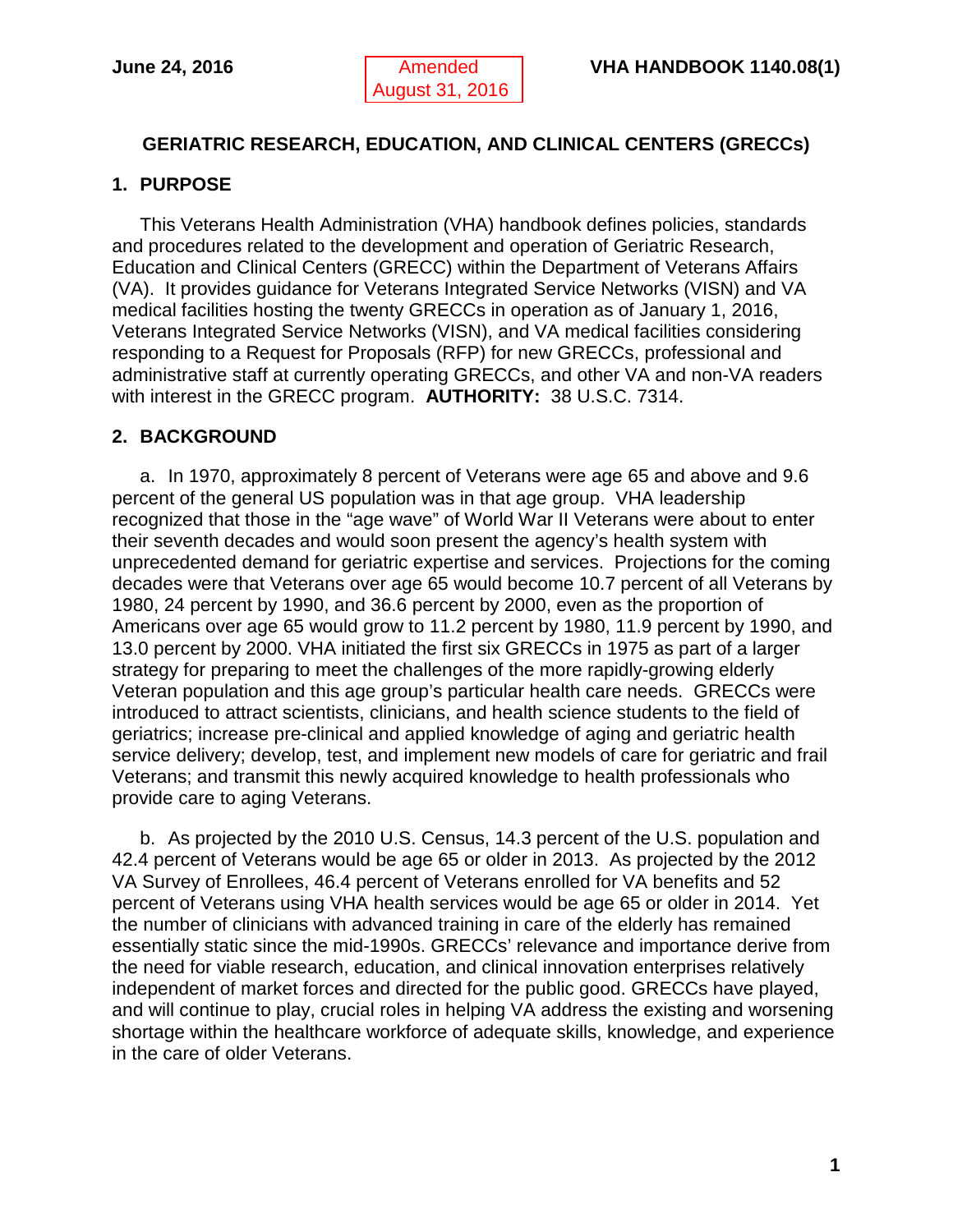#### <span id="page-3-0"></span>**3. DEFINITIONS**

a. **Aging Research.** Aging research is the scientific inquiry or study of the epidemiology, mechanism, presentation, translation of pre-clinical findings, health systems approaches, and clinical management of diseases, disorders, physiological processes, and health-related behaviors commonly experienced by older adults.

(1) Certain diseases or conditions are hallmarks of aging or occur almost exclusively in elderly people. Research on such diseases or conditions meets the definition for aging research. For example, a study focused on Alzheimer's disease or prostatic carcinoma is aging research.

(2) When the definition of aging research is applied to diseases that may occur at any age, all or a significant proportion of the human subjects, model organisms, or tissues that are the focus of the work must be of advanced age for the work to qualify as "aging research". For example, research concerning diabetes, osteoporosis, or rheumatoid arthritis, which are prevalent in both elderly and younger cohorts, must focus on human subjects, model organisms, or tissues of advanced age in order to qualify as "aging research".

(3) Included in aging research are:

(a) Longitudinal studies focusing on later life outcomes including functional status;

(b) Investigations of molecular and cellular processes, model organisms, or simulation models of the impact of the progression of time and advancing age on biological processes;

(c) Gerontological investigations of psychosocial and spiritual factors and the influences of these factors on health and aging behaviors;

(d) Epidemiological research on the prevalence, causes, predictors, and outcomes of geriatric diseases, conditions, and syndromes;

(e) Treatment of aged patients and geriatric conditions;

(f) Health services research to understand and improve care delivery processes and systems for older Veterans or their caregivers;

(g) Implementation science devoted to enhancing adoption of geriatric best practices; and

(h) Educational research on effective training of health professionals in geriatrics and gerontology.

b. **Geriatric Research, Education, and Clinical Center.** A GRECC is a Center of Excellence designated by the Under Secretary for Health and designed for the advancement and integration of research, education, and clinical activities in geriatrics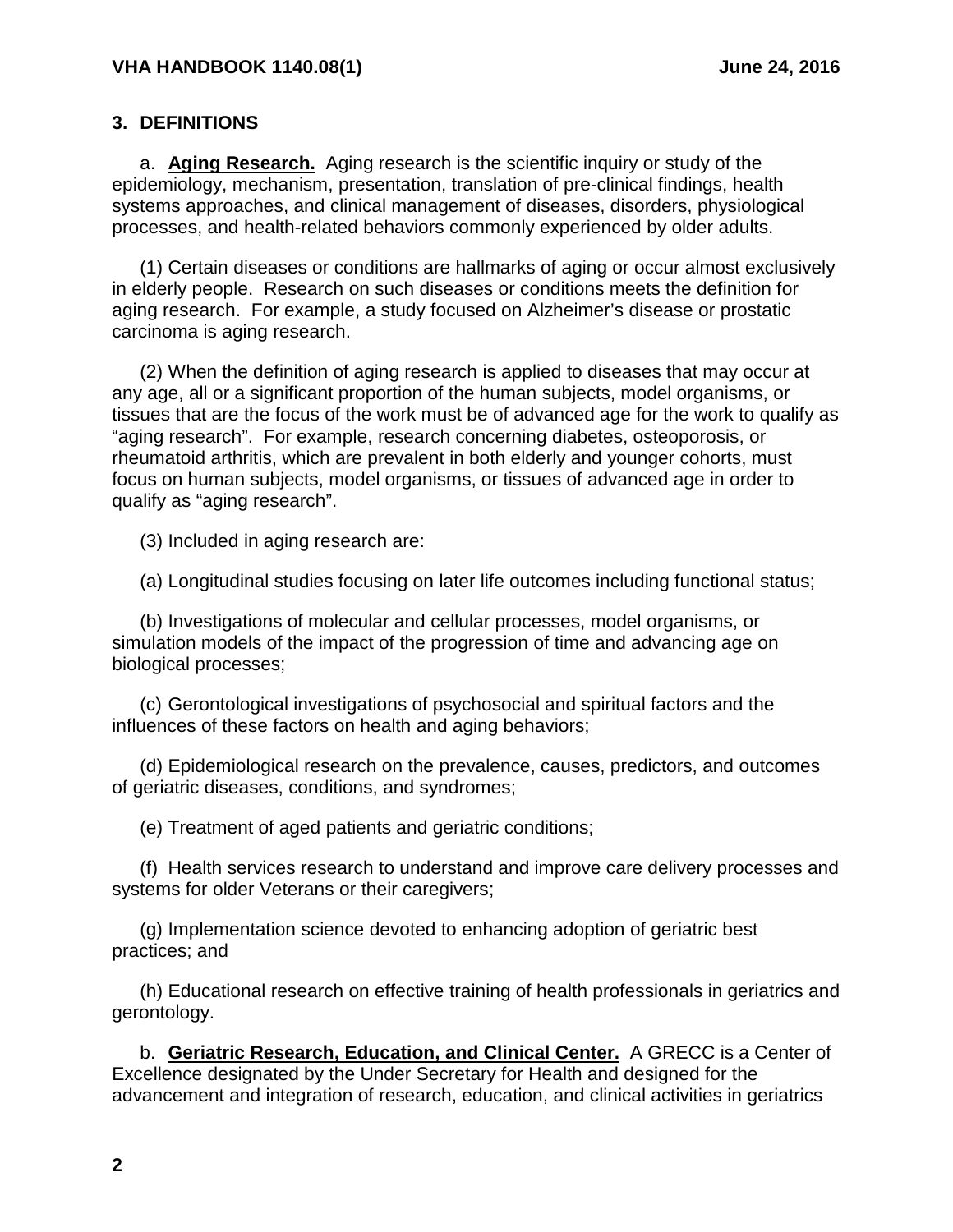and gerontology. GRECCs must conform to the requirements in this handbook as judged by the VA Geriatrics and Gerontology Advisory Committee (GGAC), an external Federal Advisory Committee appointed by the Secretary for Veterans Affairs under title 38 United States Code (U.S.C.) 7314. The mission of each GRECC is to improve health and health care for older Veterans.

## <span id="page-4-0"></span>**4. SCOPE**

This handbook assigns responsibilities related to GRECC; describes the goals of GRECC; lists the requirements for establishing a GRECC; specifies the research, education, and clinical components of a GRECC; describes GRECC administration and collaborations; delineates components for GRECC oversight and quality assurance; and assigns responsibilities relevant to GRECC.

## <span id="page-4-1"></span>**5. GOALS**

The goal of each GRECC and of the national system of GRECCs is to improve the capability of the VA health care delivery system to provide services that are maximally effective and appropriate for meeting the medical, psycho-social, and functional needs of older Veterans by: expanding pre-clinical (formerly termed "basic" or "basic biomedical") and applied knowledge of aging and geriatric health services delivery; transmitting this newly acquired knowledge to health professionals who provide care to aged Veterans; and ensuring optimal impact and focus of their efforts through continuous assessment and improvement. Put simply, GRECCs investigate and innovate, educate, and evaluate.

#### <span id="page-4-2"></span>**6. REQUIREMENTS FOR ESTABLISHING A GRECC**

a. There is not a standing opportunity for establishing new GRECCs. In the event VA leadership determines it is appropriate to increase the number of GRECCs, the resources necessary to support the proposed increase are appropriated, and the needed resources to support the proposed increase are made available. At that point an RFP is issued, specifying the proposal requirements and the criteria on which the proposals will be judged.

(1) A peer review committee comprised of GRECC Directors and Associate Directors, appointed by the Director, Geriatric Programs and chaired by the GGAC Chair, will review all proposals conforming to the requirements in the RFP and will rate them according to pre-established criteria.

(2) The top-ranking proposals will be invited to respond to reviewer comments and then will be site-visited by a subcommittee of the GGAC.

(3) The findings of the peer review committee and the site visit teams will be reviewed by an Executive Review Panel consisting of Chief Officers of Patient Care Services (10P4), Academic Affiliations (10A2D), and Research and Development (10P9), or their designees, and representatives from Policy and Services (10P) and Operations and Management (10N). The Executive Review Panel will be chaired by the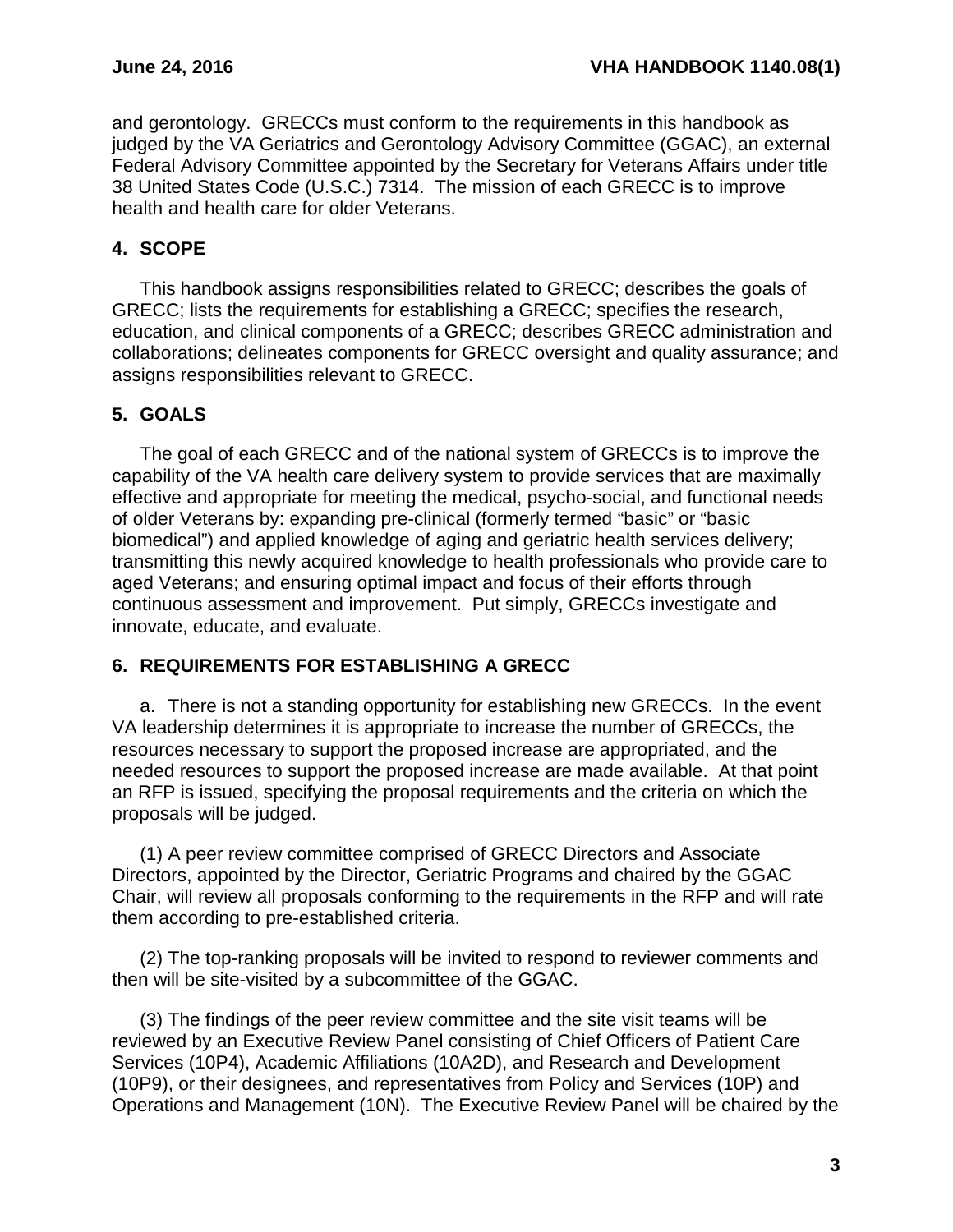Chief Consultant for Geriatrics and Extended Care. The Executive Review Panel will make a recommendation to the Under Secretary for Health.

b. Most GRECCs are hosted by a single VA medical facility. But several have twosite configurations, in order to take advantage of existing, complementary programmatic strengths that arise when the two sites collaborate. In the event an applicant organization is a dyad of VA medical facilities, proposals must include explicit details on the anticipated impact of the two-site arrangement on the requirements detailed in paragraph 13.c., and what procedures, measures, policies, and oversight controls will be in place to ensure the arrangement operates favorably.

c. To justify establishing a GRECC, the applicant organization must fulfill the following requirements:

(1) The applicant organization must be affiliated with an accredited medical school that provides training and education in geriatrics;

(2) There must be no fewer than 35 medical residency positions assigned by OAA to the applicant organization;

(3) The applicant organization must be affiliated with a school of nursing and/or an associated health school in which students receive education and training in geriatrics through regular rotations in VA geriatric programs, nursing homes, and other extended care programs;

(4) The applicant organization needs to provide active training for at least three associated health disciplines;

(5) The applicant organization must be willing, able, and committed to continue supporting the GRECC at full staffing indefinitely once the initial 3 years of VA Central Office (VACO) Specific Purpose Funding have been completed;

(6) The applicant organization must have adequate funds to enable the GRECC to function effectively in geriatric research, education, and clinical activities;

(7) The applicant organization must have the ability to attract scientists who are committed to ingenuity, creativity, and productivity in health care research;

(8) At the time of application, the applicant organization already needs to be supporting a research program with a cadre of funded principal investigators who are interested, willing, and capable of supporting the geriatric research focus (foci);

(9) At the time of application, the applicant organization already needs to be supporting an active research program that includes elements in no fewer than two of the following: pre-clinical, clinical, health services, and rehabilitation research;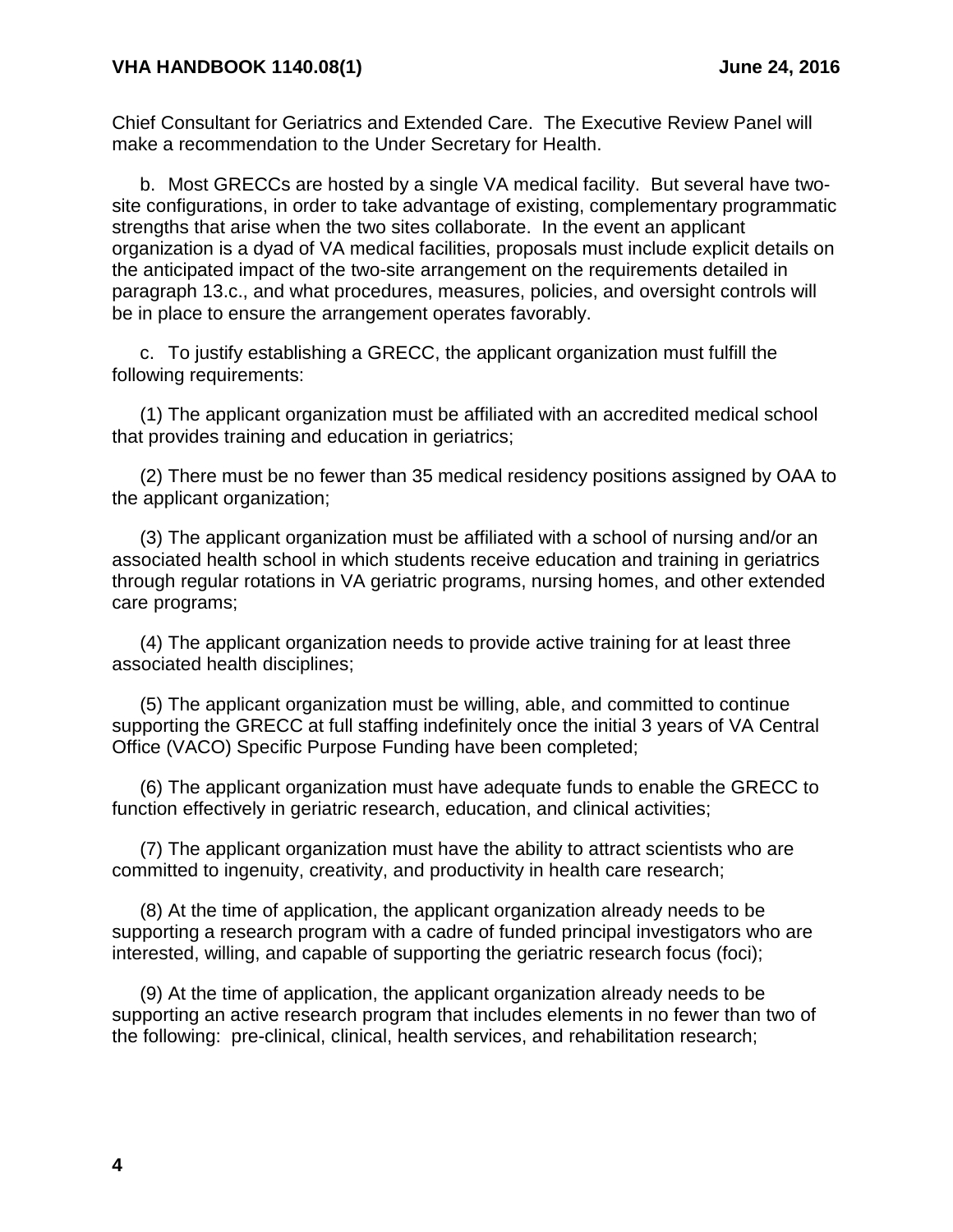(10) There must be adequate physical space and resources for the development of a high quality research program. Actual space requirements will vary depending on the types of research programs; and

(11) There needs to be a location for GRECC administrative office and meeting space that will accommodate staff and trainees and is as contiguous as possible to facilitate interaction and collaboration among GRECC personnel. For a two-site GRECC, two such locations need to be available.

### **7. PROGRAM COMPONENTS AND STANDARDS**

Improving care—quality and outcomes--for older Veterans is the foundation of each GRECC's program, focus, and identity. Each GRECC has three distinct yet integrated program components: research, education, and clinical innovation. Although no one program component eclipses either of the others, the research mission of the GRECC must be the backbone of the GRECC's programming, focus, and identity. The "integrated" nature of GRECCs means clinicians and educators are expected to be involved in research; researchers and clinicians are expected to be involved in education; and the ultimate goal of the researchers and educators is to enhance the care delivered to older Veterans. Each GRECC core staff member other than those with exclusively administrative roles will fulfill this obligation differently, according to his or her particular skill set; but all must have involvement to some degree in all three components.

## <span id="page-6-0"></span>**8. RESEARCH COMPONENT**

GRECC research reflects a balanced program of aging research that has components in the pre-clinical, clinical and health services (including implementation science) and/or rehabilitation realms of research. Each GRECC's research activities should strive to be a blend of at least three of these realms, seeking pathways by which more basic research can be used to improve health and healthcare for older Veterans. In order to foster inter-investigator exchange and support, each GRECC is expected to concentrate on a limited number of research foci related to the GRECC's aging and geriatrics research programs. Whenever feasible and appropriate, investigations in those foci need to involve two or more of those research realms (e.g., bench research giving rise to studies of clinical applications and rehabilitation strategies), or clinical trials inspiring clinical interventions that merit study through health services research, and whenever appropriate, need to involve Veterans and information concerning Veterans. By striving to build and nurture cohesive groups of investigators who represent a variety of scientific disciplines working together collaboratively on a limited number of related endeavors in a creative and synergistic fashion, a GRECC achieves a singular capability for fostering significant scientific progress.

a. To support the growth and vitality of this environment, a GRECC, its host VA facility and academic affiliate must collaborate to:

(1) Attract high quality, creative scientists and clinician-scientists to the program;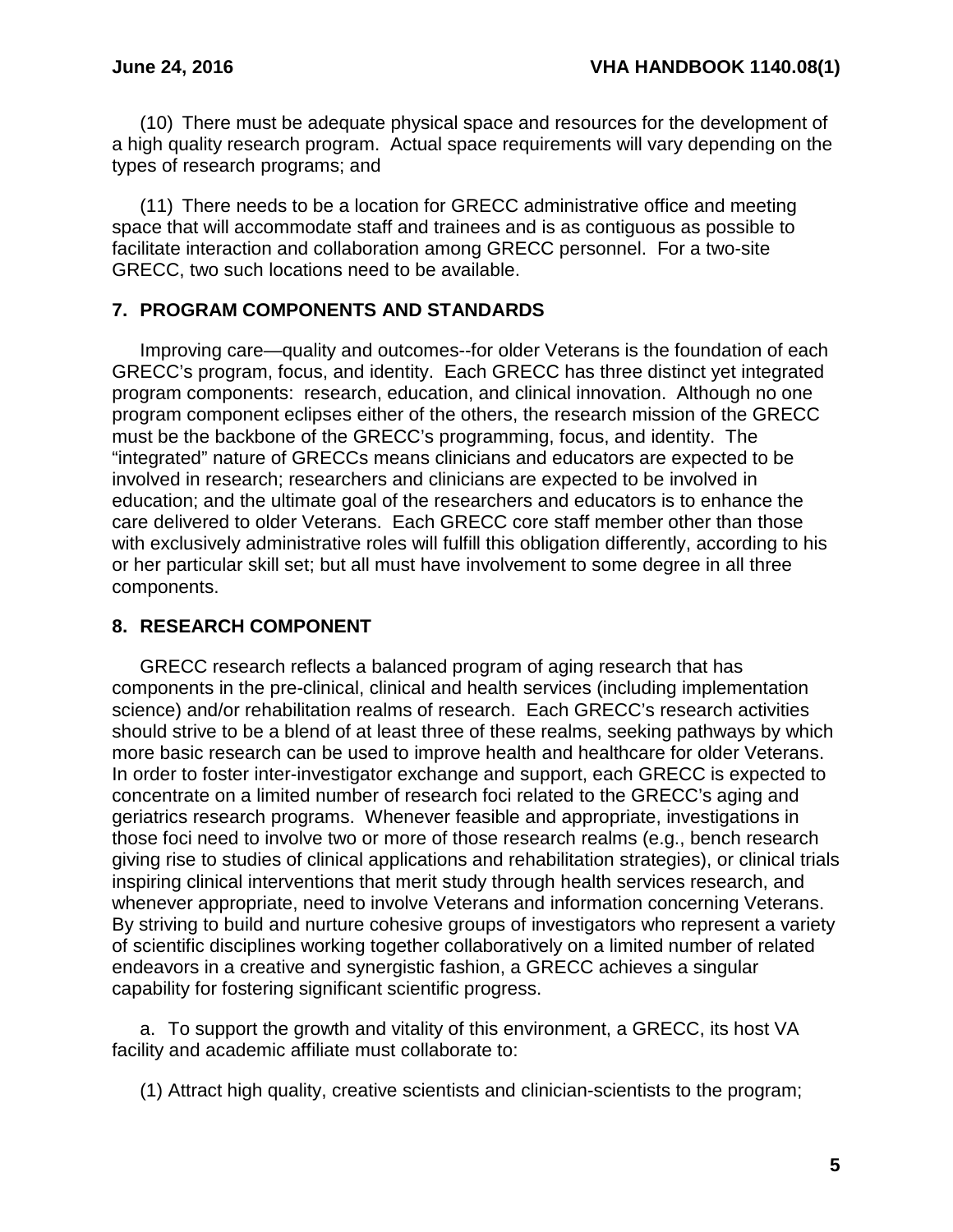#### **VHA HANDBOOK 1140.08(1) June 24, 2016**

(2) Provide physical space and resources for the development of a high quality aging and geriatrics research program;

(3) Develop effective interdisciplinary teams to innovate and test models of geriatric care and to address challenges of geriatric health delivery research;

(4) Integrate pre-clinical and applied research with education and training programs in order to develop and improve clinical evaluation and models of clinical intervention; and

(5) Develop an effective process for the timely development, monitoring, and periodic reevaluation of research goals.

b. Each GRECC's research program represents a substantial commitment of space, equipment, resources, and human capital to the pursuit of aging research. As such, the majority (more than 50 percent) of the research activity supported by the original allocation of core Full-time Equivalent Employee (FTEE) employee positions devoted to research must be devoted to activities consistent with the definition for aging research provided earlier in this handbook. This research needs, to the greatest degree appropriate and feasible, to involve Veteran subjects or data. *NOTE: It is expected GRECCs will typically exceed the minimum 50 percent figure as they mature and their investigators' efforts grow increasingly focused and productive.*

(1) For the vitality, development, and sustaining relevance of the field of aging research, the recruitment of scientists as described in paragraph 8a(1) should include, as appropriate, those whose expertise and experience was developed in fields other than aging, and whose skills can then be redirected to aging research when they join the GRECC. *NOTE: GRECC leadership needs to set reasonable but clearly defined expectations with such investigators regarding their efforts, e.g., that at least 50 percent of their GRECC-supported effort be aging-related within 3 years; and exceed 75 percent after 5 years.*

(2) GRECC leadership must enforce to established GRECC investigators, whose interests have migrated away from the GRECC's foci, or who have been funded to take their investigations in directions inconsistent with the mission of the GRECC, the clearly defined expectation that at least 75 percent of the investigators' GRECC-supported effort needs to return to aging-related GRECC focus topics within 3 years; and that unwillingness or failure to do so will necessitate transition to another source of support.

(3) Funding for GRECC research is generated from multiple sources, both VA and non-VA.

(a) VA funding for research is provided through the merit review research program of the Office of Research and Development (ORD) which includes Cooperative Studies, Career Development program, Biomedical-Lab Research and Development (R&D), Clinical Sciences R&D, Health Services R&D, and Rehabilitation R&D. Another VA resource is the Quality Enhancement Research Initiative, or QUERI, which focuses on implementation science.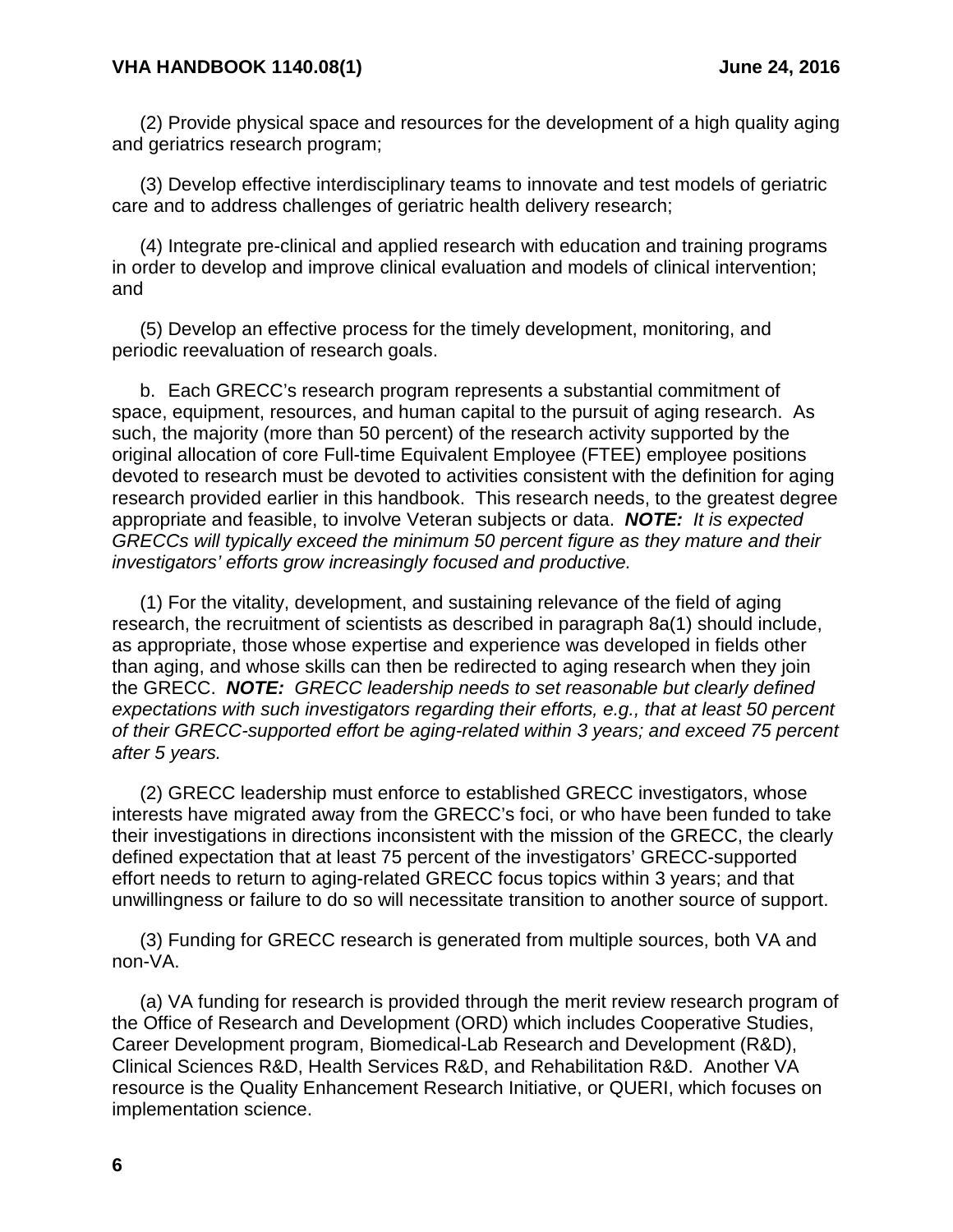(b) In light of the finite amount of research funding available from VA, GRECCs must also pursue non-VA sources for support of research funding. Potential sources of non-VA support include several of the National Institutes of Health, Department of Defense, Agency for Healthcare Research and Quality, Department of Health and Human Services, and state offices (such as public universities). *NOTE: Other promising sources are private foundations and corporations, although care must be taken (see VHA Handbook 1040.06, "Integrated Ethics") to ensure applicable safeguards regarding avoidance of conflict of interest and bias are in place.*

(4) GRECC staff needs to participate in national, regional, and local professional activities integral to research, such as study sections for review of research proposals, editorial boards, scientific organizations, journal clubs, and professional societies.

(5) Research programming and funding are locally administered at VA medical facilities by the Associate Chief of Staff for Research and an R&D Committee.Each GRECC research proposal must be reviewed, approved, and monitored in accordance with VA policy on research (see VHA Handbook 1200.01, Research and Development (R&D) Committee).

## <span id="page-8-0"></span>**9. EDUCATION COMPONENT**

GRECCs have a primary responsibility for translating new and existing geriatric knowledge and skills into clinical practice through their actions as local, regional and national resources for geriatric education and training. This function is accomplished through GRECC education and training programs. GRECC staff members are responsible for disseminating new knowledge and research findings through publications, presentations at scientific meetings, and training and education programs for students, fellows, and professional staff. A majority (more than 50 percent) of the GRECC staff educational activity supported by GRECC resources must concern aging and/or geriatrics topics. All GRECC education programs should incorporate evaluation strategies directed at processes and outcomes to ensure educational objectives are being met and to ensure continuous quality improvement. The content of most educational programming needs to focus on state-of-the-art care of elderly Veterans, and whenever possible, translate new knowledge from research and clinical demonstrations into educational experiences. A second important focus for educational efforts is the development of mentors in geriatrics, which may involve instruction in research methodology as well as administration and leadership. The GRECC Director and Associate Director for Education and Evaluation (AD/EE) must collaborate with the host VA medical facility's Designated Education Officer (DEO) in requesting physician and associated health training positions for geriatrics. The facility Designated Learning Officer (DLO) needs to assist with the coordination of educational activities at the facility level and link the GRECC's activities with the VISN and VA Central Office's education and training efforts. The DLO can serve as a conduit to educational resources available for employees and trainees. There must be GRECC representation to those VISN boards and committee(s), if any, concerned with education and training, in order to foster fulfillment of the GRECC's obligation to serve as a VISN resource and to offer a means for accessing support and fostering participation to achieve that end.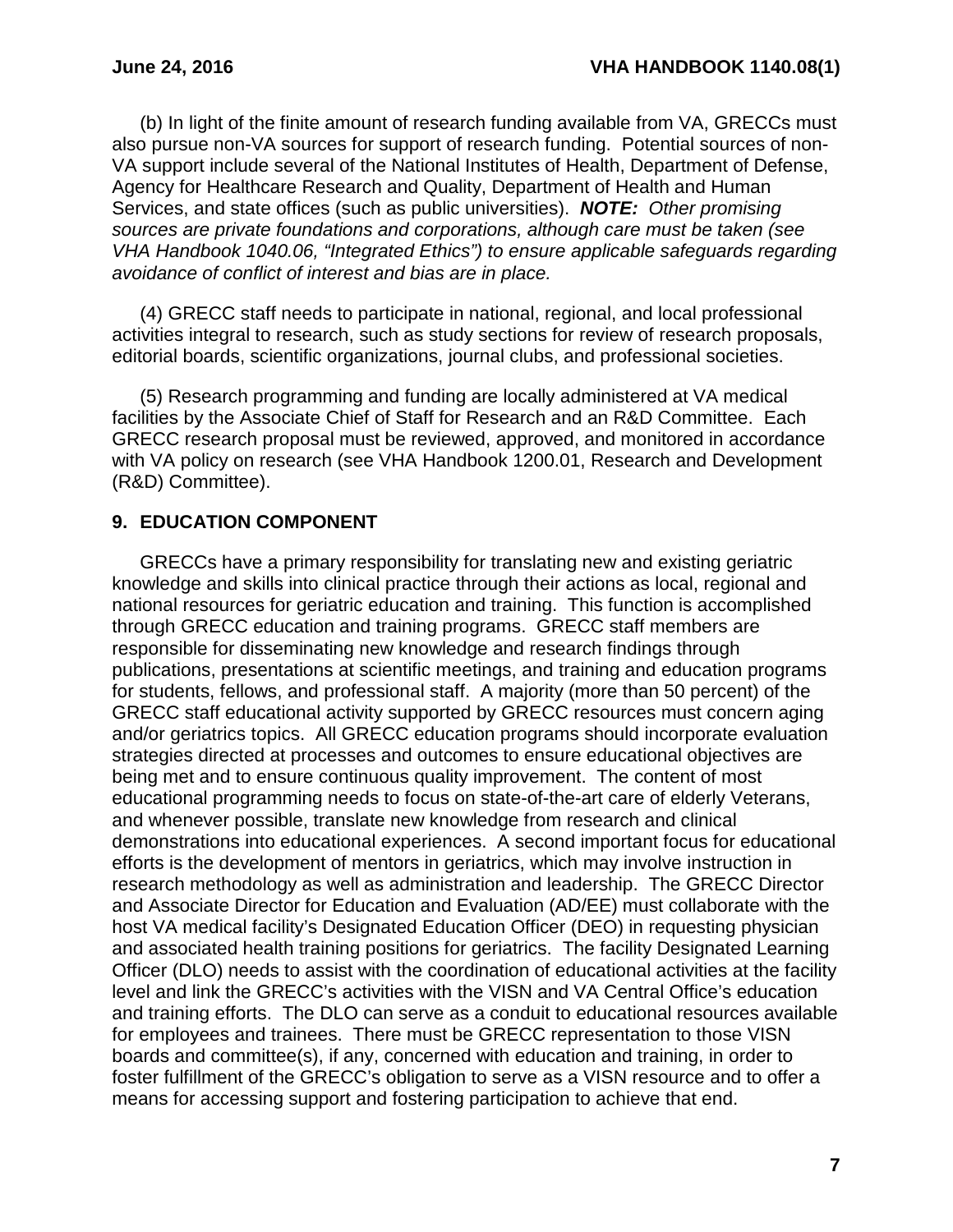#### a. **Formal Academic Programs.**

(1) Each VA medical facility that hosts a GRECC is legislatively mandated to have, or to be in the process of developing, a "Memorandum of Affiliation" with a medical school that provides education and training in geriatric medicine.

(2) Memoranda of Affiliation with nursing and/or other health professional schools or training programs are required as well.

(3) All professional (i.e., possessing doctoral-level clinical degrees) GRECC Core staff need to have full, adjunct, research, or clinical faculty status (or the local equivalent thereof) with at least one of the affiliated institutions.

b. **Medical Students.** GRECCs need to provide or arrange for the provision of elective or selective rotations for third- and fourth-year medical students through a range of geriatrics and extended care clinical programs that needs to include as many of the following as feasible: home care, hospice and palliative care, community living center or nursing home, geriatric evaluation and management, Geriatric Patient-Aligned Care Team, GRECC clinical demonstration activities, and other geriatrics and extended care (GEC) programs.

c. **Physician Residents.** GRECCs must provide or arrange for the provision of regular rotations for physician residents of the affiliate's accredited internal medicine, family medicine, or psychiatric training programs through a range of geriatrics and extended care clinical programs that needs to include as many of the following as feasible: home care, hospice and palliative care, community living center or nursing home, geriatric evaluation and management, Geriatric Patient-Aligned Care Team, GRECC clinical demonstration activities, and other geriatrics and extended care (GEC) programs.

d. **Geriatric Medicine Fellow Positions.** These positions are accredited for a 12 month training experience. Geriatrics has been recognized by the Accreditation Council on Graduate Medical Education (ACGME) of the American Association of Medical Colleges as a sub-specialty area in internal medicine and in family medicine.

(1) The affiliated university of each GRECC must have an ACGME-accredited geriatric fellowship program in medicine, family medicine, or psychiatry. GRECC personnel who hold faculty appointments at affiliated institutions need to advocate for geriatrics content in the curricula of the affiliated program(s) and facilitate the participation of the affiliate's trainees in a range of GRECC clinical and educational activities.

(2) GRECCs are encouraged to develop advanced fellowships in geriatric medicine that serve as a means for faculty preparation and focus on research, leadership, and clinical practice. These programs are not ACGME-accredited and participation in them does not confer Board eligibility.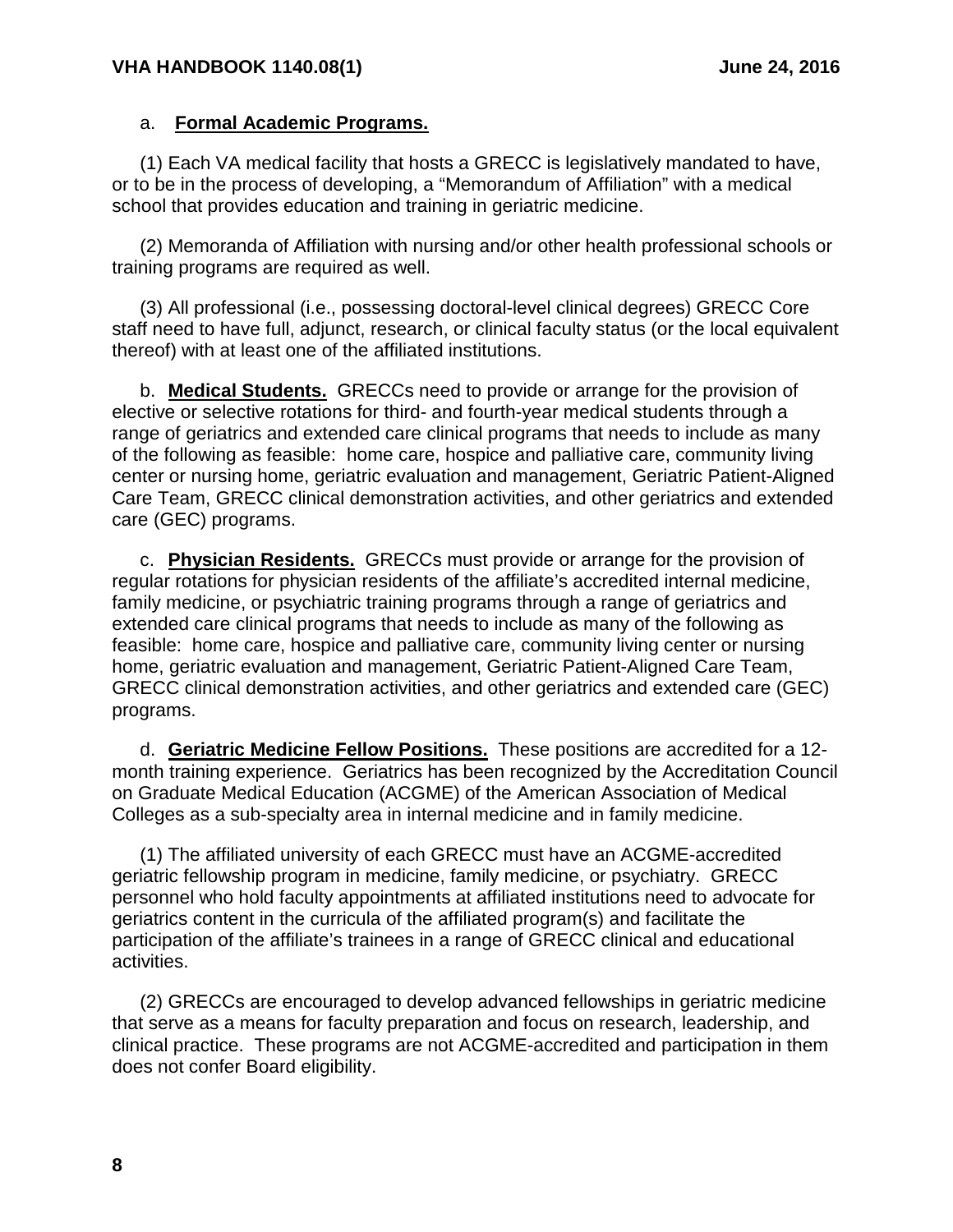e. **Associated Health Trainee Positions.** Associated health education in geriatrics is an essential need that GRECCs are uniquely positioned and equipped to address. The DEO of each facility hosting a GRECC must collaborate during the annual allocation cycle with the GRECC and with representatives of a mix of associated health clinical services in order to develop a request to the Office of Academic Affiliations (OAA) for a suitable number and mix of trainee stipends under the OAA's GRECC Expansion Program. *NOTE: GRECCs are encouraged to maximize the number of associated health trainees they can accommodate, which in any case must be 10 or more each year.*

(1) GRECCs must offer traineeships in a minimum of three disciplines from among the following:

- (a) Audiology;
- (b) Chiropractic;
- (c) Clinical Pastoral Education;
- (d) Dietetics;

(e) Advanced practice nursing (e.g., Nurse Practitioner; Masters of Science in Nursing (MSN)

- (f) Nursing;
- (g) Occupational therapy;
- (h) Optometry;
- (i) Pharmacy;
- (j) Physical therapy;
- (k) Physician assistant;
- (l) Podiatry;
- (m)Psychology;
- (n) Social work; and
- (o) Speech pathology

(2) Associated health trainees need to be provided goals and outcomes for their GRECC-related experiences (i.e., they need to be told the competencies they will be expected to demonstrate by the conclusion of training); and receive a formal curriculum describing the range of activities they will experience and the outcomes expected as a result of them. Among other training experiences, trainees need to experience clinical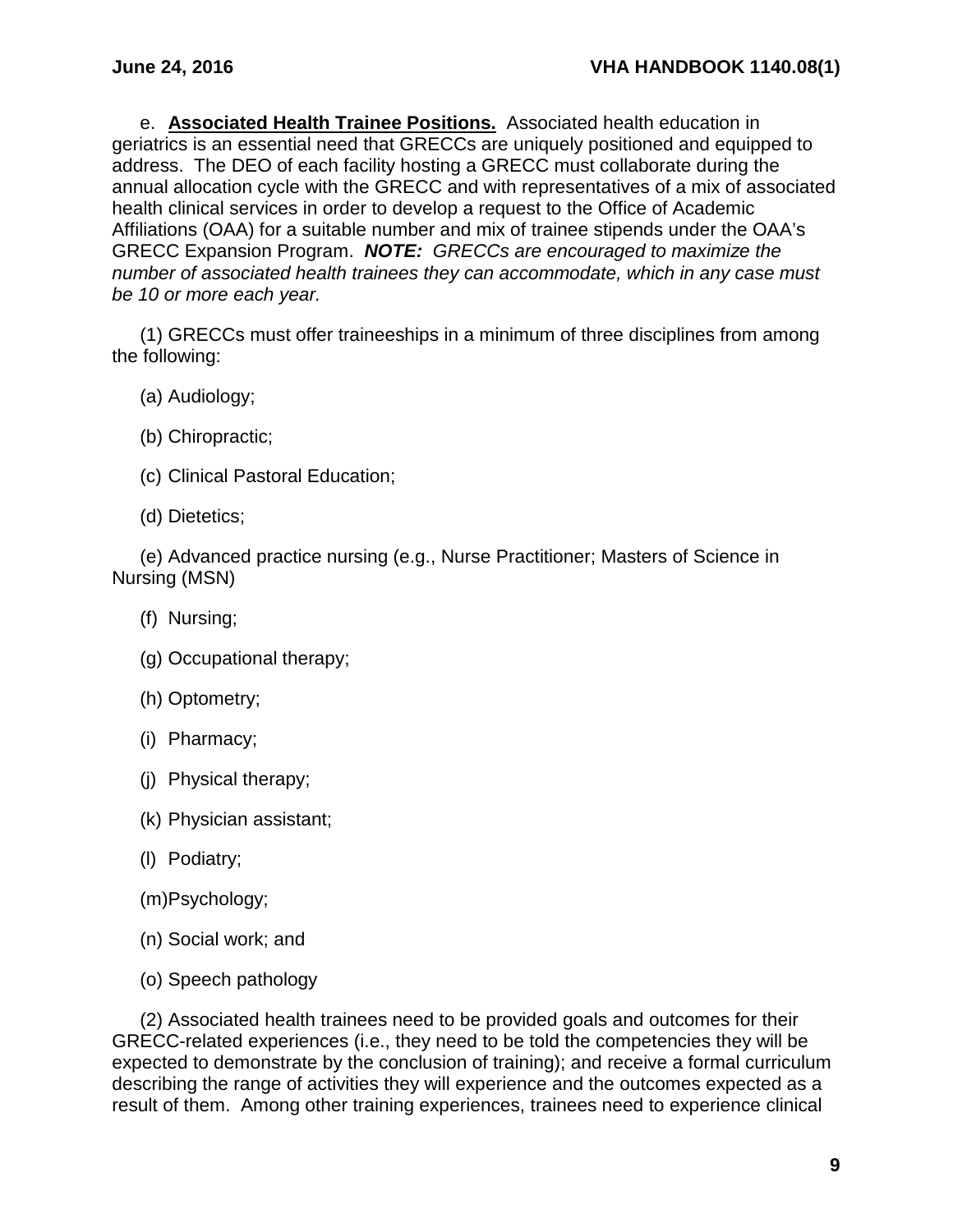rotations through as many of the following as is practical and possible: home care, hospice and palliative care, community living centers or nursing homes, geriatric evaluation, Geriatric Patient-Aligned Care Team, clinical demonstration activities, and other GEC programs, inpatient geropsychiatry, neuropsychiatry, and rehabilitation settings (e.g., Spinal Cord Injury (SCI), Blind Rehabilitation) serving older Veterans. *NOTE: Each GRECC AD for EE needs to establish with a representative of each associated health discipline targeted for training, the division of responsibilities for geriatric rotation design, oversight, and evaluation of each rotation and trainee.*

f. **In-Service Staff Education and Continuing Education Activities.** GRECCsponsored and directed in-service staff education and continuing education activities provide a range of mechanisms for disseminating new and established geriatric knowledge to VA medical care professional staff, other staff, and VA staff at other VA medical facilities in the host VISN and nationally. *NOTE: GRECCs also need to serve as community resources on aging Veterans and care of the elderly.*

(1) Acceptable formats for education targeting VA staff, residents, fellows, and trainees, include:

(a) Journal clubs;

(b) Grand rounds;

(c) Case conferences;

(d) Theme- or multi-theme-based in-person classes and conferences;

(e) Video- and audio-teleconferences;

(f) Content-on-demand, and CD-ROM- and internet-based desktop educational modules;

(g) Geriatrics-focused simulation experiences (e.g., patient interview, gait and balance evaluation, home safety assessment, etc.);

(h) Automated clinical decision support provided in conjunction with clinical care; and

(i) Print materials such as informational monographs and newsletters.

(2) All staff in-service and continuing education programs conducted by GRECCs need to be developed on the basis of needs assessment data and/or identified content areas established as critical in the care of aging Veterans and targeted to specific audiences.

(3) Each GRECC needs to plan its staff in-service education and continuing education programs, when appropriate, in collaboration with other existing VA organizations involved in like activities, such as: other GRECCs; the Employee Education System (EES); Mental Illness Research, Education, and Clinical Centers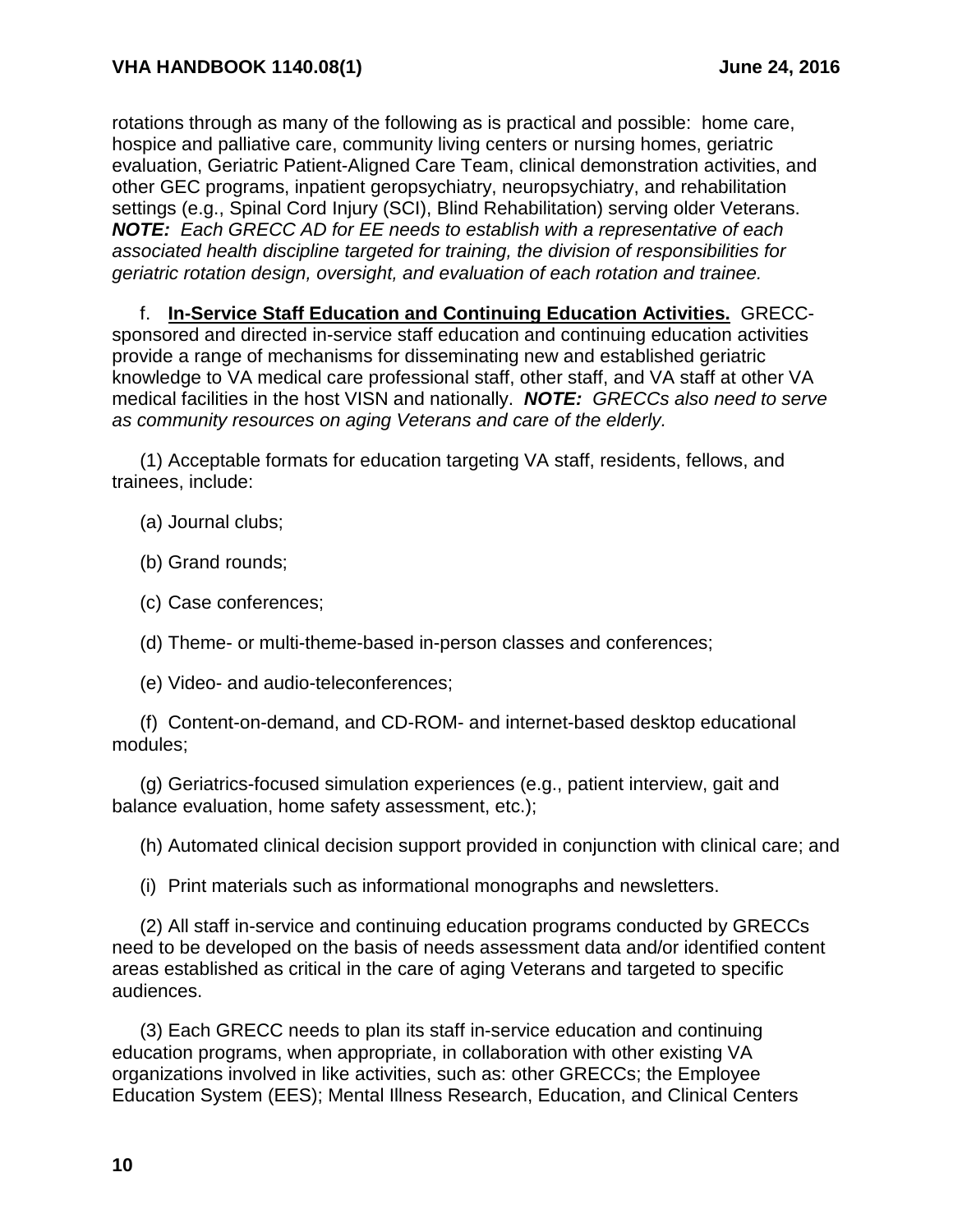(MIRECCs); Parkinson's Disease Research, Education, and Clinical Centers (PADRECCs); and other relevant centers of excellence.

(4) GRECCs are encouraged to seek both VA and non-VA sources of funding and support for continuing education activities, as long as there is full compliance with all applicable safeguards regarding government ethics rules (see VHA Handbook 1040.06, "Integrated Ethics")**.**

(a) Research grants that support educational activities are available but relatively scarce, and the range of activities they permit is often limited.

(b) Every facility has a DLO and each VISN has an Education Service Representative (ESR) assigned to it by EES, as well as a VISN DLO. The GRECC AD for EE needs to work directly with this individual to identify and access EES support mechanisms for GRECC continuing education activities.

(c) Every GRECC needs to have some representation on the host VISN council or committee that manages VISN funding for education, in order to maintain access to this potential support for educational activities.

(d) GRECCs need to be alert for opportunities to partner with their academic affiliates, and with other federal and non-federal programs (such as Geriatric Workforce Enhancement Programs, state Boards of Health, or foundations and philanthropic organizations) in order to leverage the resources of all partners in the support of educational programming that serves the shared interest.

(e) Corporations and non-profit organizations are often interested in supporting the production and dissemination of enduring products, such as brochures, pocket cards, CDs, and DVDs. This can be an extremely effective means for disseminating information. However, GRECCs investigating this approach must be alert to issues of ownership, representation of VA policy, potential conflict of interest, and the limitation on length of time content will remain current and accurate.

#### <span id="page-12-0"></span>**10. CLINICAL COMPONENT**

a. **Goals.** The goals for GRECC clinical activities are to:

(1) Support the development and improvement, evaluation, and dissemination of new models of health care delivery for elderly Veterans;

(2) Develop, improve, and evaluate the diagnostic, therapeutic, rehabilitative, and patient education modalities and strategies pertaining to acute and chronic conditions and functional disabilities in the elderly;

(3) Support the milieu of excellence in clinical education of health care professional students through the coupling of clinical training with the development, improvement, and/or evaluation of the clinical impact of different educational interventions in geriatrics;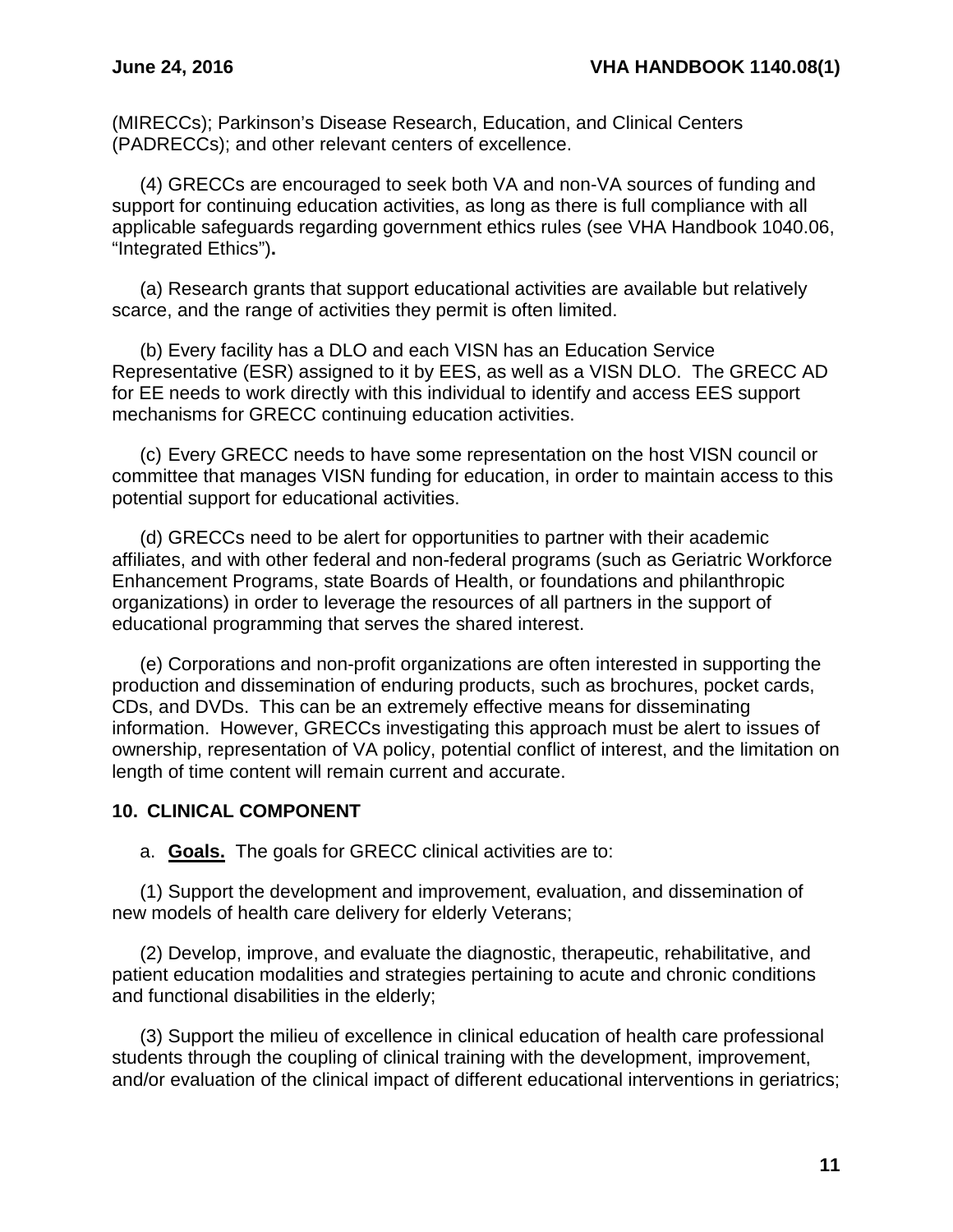(4) Support the milieu of continuous quality improvement of geriatric clinical care by offering and assessing individual and systemic solutions for organizational, technical and scientific problems relevant to the care of elderly Veterans;

(5) Evaluate and refine the efficacy of delivery of new research findings bearing on the health and health care of the elderly Veteran population; and

(6) Support the milieu of excellence for conducting clinical research in geriatrics and gerontology through the identification and examination of clinical risk factors and pathophysiological factors contributing to geriatric conditions.

b. **Types of Clinical Activities.** The goals of the GRECCs' clinical activities are achieved through a combination of the three following types of clinical activities:

(1) **Clinical Research.** Clinical research is conducted as part of the research activities of GRECCs and consists of systematic effort directed toward understanding, designing, testing, and improving clinical materials, mechanisms, systems and processes relevant to clinical care of the elderly with the ultimate goal of improving the clinical management of elderly Veterans. Clinical research is conducted in accordance with a protocol approved by the Institutional Review Board (IRB) and under the direction of the R&D Committee.

(2) **Clinical Demonstration.** Clinical demonstration consists of innovations in and improvements of clinical service delivery on behalf of elderly Veterans, designed in such a way that findings will be amenable to broader adoption through dissemination beyond the GRECC, if the program is found to be effective. Clinical demonstrations may be conducted as Quality Improvement activities that are not bound by IRB or R&D rules. Alternatively they may be classified as research, in which case they must be approved by the IRB and conducted under the direction of the R&D Committee.

(a) Each GRECC must have a minimum of two clinical demonstrations underway.

(b) GRECC clinical demonstration programs need to be collaborative efforts on the part of GRECCs and host VA medical facilities/VISNs, whose support in personnel and other resources is indispensable to fulfillment of this requirement, and whose input on topic selection and outcome evaluation for purposes of addressing perceived needs is critical.

(c) To identify potential clinical demonstration projects, GRECC personnel need to become familiar and facile with the unique attributes of the VA health care system (e.g., the electronic health record; the system of GRECCs; the relative freedom from reimbursement as a barrier to or facilitator of care, etc.).

(d) Because the desirable step following completion and favorable evaluation of a clinical demonstration is adoption of the successful model by the host VA, conduct of a clinical demonstration should always be mindful for the eventual need to demonstrate convincingly to leadership the merits of the new approach. Beginning with the conceptual stage of a proposed clinical demonstration, the information and evidence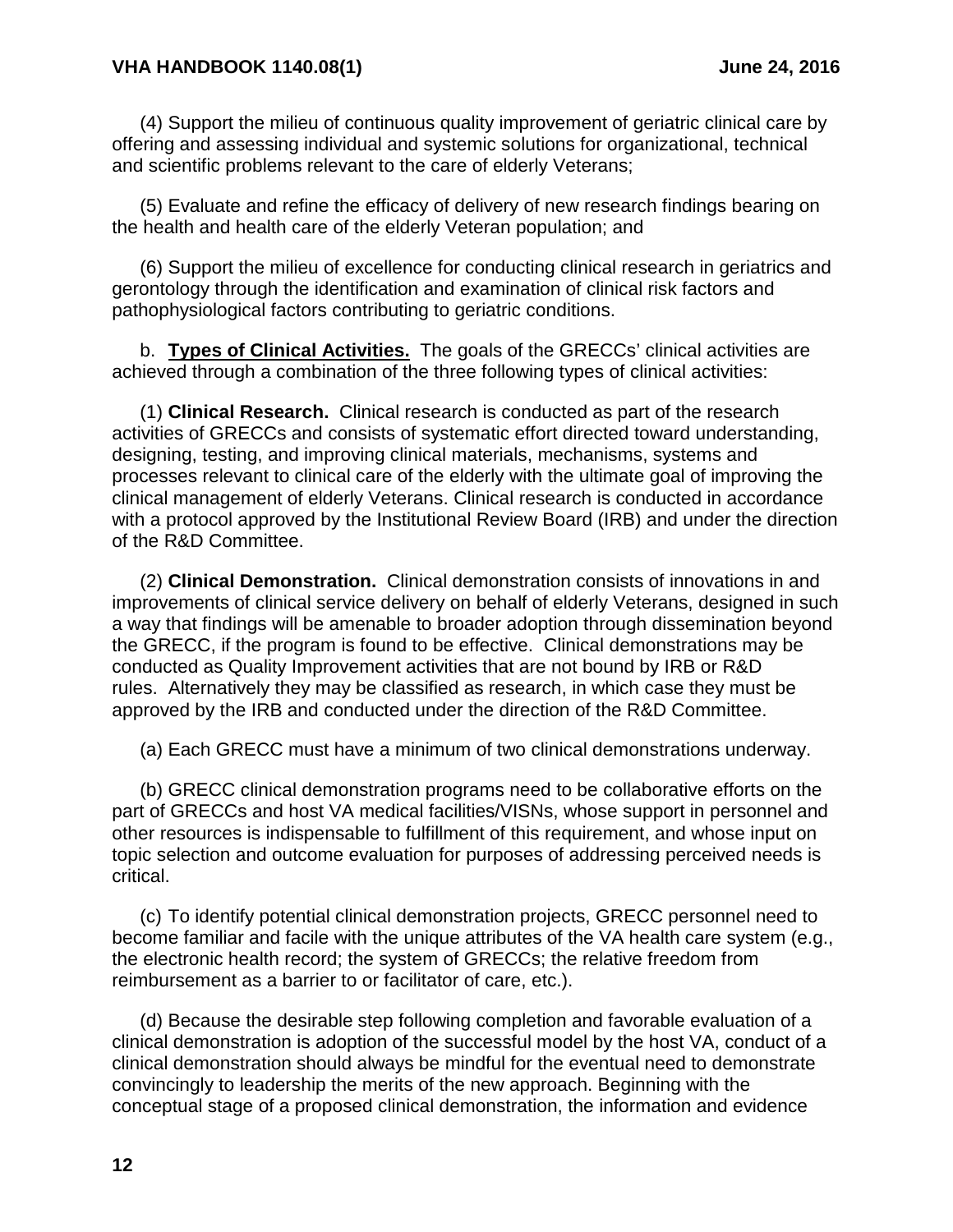that may be eventually needed to develop a convincing case for program sustainment should inform the choice of the particular outcomes to be tracked.

(3) **Clinical Education.** Clinical education is conducted as part of the education activities of GRECC and consists of the involvement of medical and associated health trainees in clinical care activities (as VA Training Standards and the accreditation requirements of the training programs allow) and other clinical geriatrics settings. Trainees must be supervised by preceptors in order to enhance the trainees':

- (a) Knowledge and skills in the clinical management of elderly Veterans;
- (b) Likelihood for pursuing geriatric academic careers; and
- (c) Familiarity with the scientific method applied to clinical matters.

c. **Delivery of Clinical Care.** Strength in clinical geriatric programs is a necessary prerequisite for any site that obtains a GRECC. When a new GRECC is conferred, the 12 full-time equivalent employee (FTEE) positions allocated are explicitly granted to the host facility for the purpose of supporting the GRECC and not to address existing or subsequently arising clinical care obligations of the facility. GRECC Primary Core staff who are clinicians are permitted to devote a portion of their GRECC time to providing clinical service independent of GRECC activities (e.g., clinical activity that is neither clinical demonstration nor clinical education) for the host facility, but the average for all GRECC Primary Core who are doctoral-level clinicians must not exceed 20 percent of their total GRECC time.

d. **Mechanisms to Support the Costs of Conducting and Evaluating Clinical Demonstrations.** GRECCs need to be vigilant about seeking mechanisms to underwrite clinical demonstration and evaluation efforts. Sources that have proven successful for GRECCs in the past include the host VA and VISN (through the annual Memorandum of Understanding), private corporations seeking objective input into new products, and foundations and philanthropic organizations. Another set of potential opportunities is described in paragraph 12.b. Sites must fully comply with all applicable ethics rules (see VHA Handbook 1004.06, Integrated Ethics) regarding avoidance of conflict of interest and bias when accepting support for clinical demonstrations.

## <span id="page-14-0"></span>**11. ADMINISTRATION OF PROGRAM OPERATIONS**

This paragraph describes the GRECC's reporting relationship to the host VA medical facility, staffing considerations, and budgetary guidelines.

a. **Reporting Relationship.** Each GRECC should administratively and operationally report directly to its host facility. Local or time-limited budgetary considerations may dictate reporting to the host VISN instead, in which case "the host facility" as used in this handbook refers to the physical site of the GRECC.

(1) GRECC leaders may hold a dual appointment in the field of aging at the VA medical facility and/or affiliated university, for example: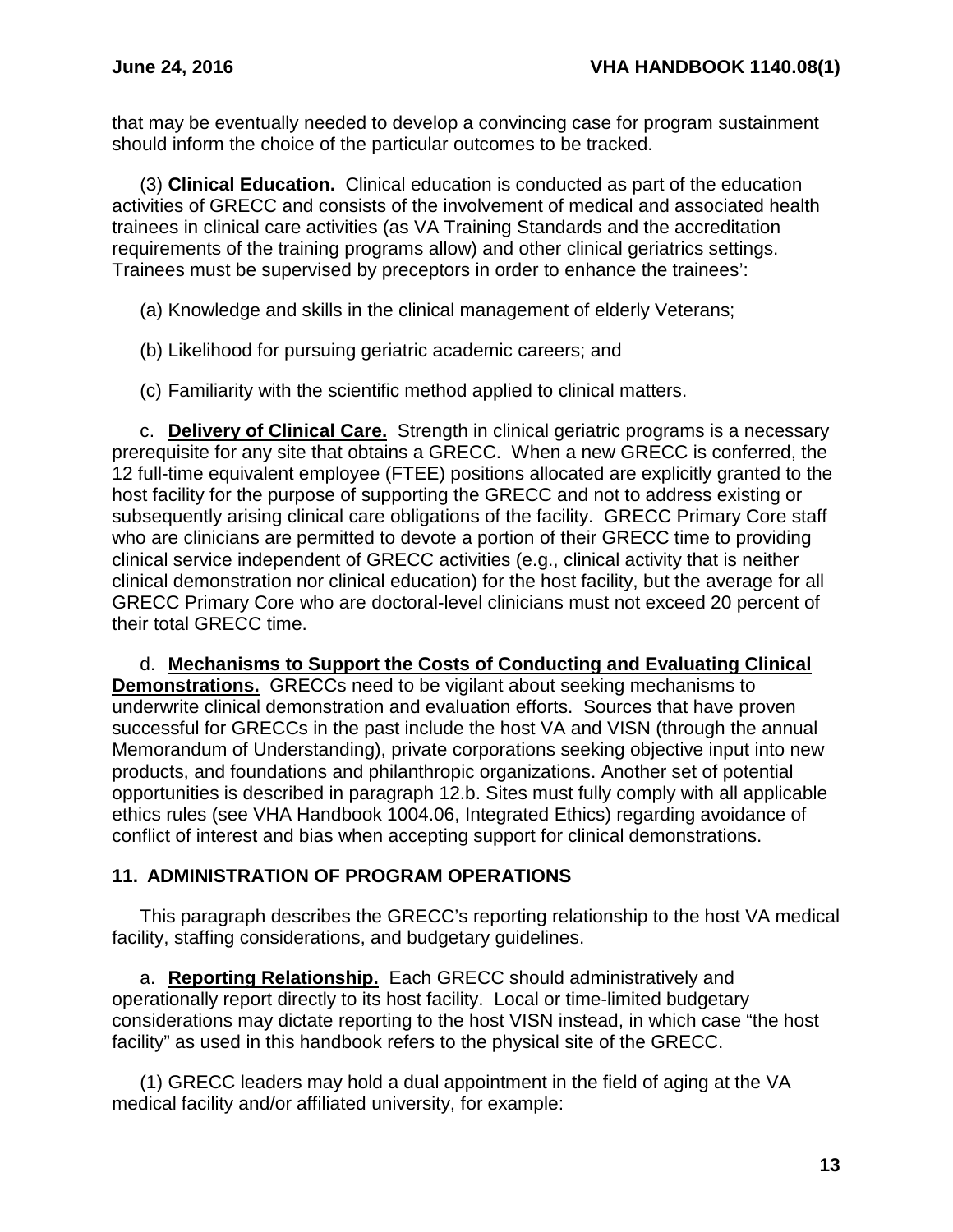- (a) GRECC Director and Chief of Geriatric Medicine;
- (b) GRECC Director and Director of Center for Aging; or

(c) GRECC Associate Director for Clinical Programs and ACOS/Extended Care.

*NOTE: Dual administrative appointments for GRECC leaders outside of aging are strongly discouraged.*

(2) Those with dual appointments must meet or exceed the minimum time commitment to GRECC specified in Appendix A.

### b. **Staffing.**

(1) **Core Staff Distinctions.** GRECC staffing is divided into three categories, each of which reflects its source of budgetary support:

(a) Primary Core. Those who are funded out of the initial 12 FTEE employee allocation from VA Central Office Specific Purpose funding, plus any addition in ceiling from VA Central Office (VACO) or the host VISN or VAMC specifically designated for GRECC;

(b) Affiliated Core. Those who are funded out of local VA facility or VISN resources; who work full- or part-time in direct support of the GRECC's research, education, or clinical activity; and who are organizationally aligned under the GRECC or designated as affiliated by the host VA medical facility; and

(c) Research Core. Those who are full- or part-time staff who devote 51 percent or more of their total time to GRECC research and whose salaries are supported by research funds (either VA or non-VA). The Research Core includes all GRECC staff whose salaries are paid from research funds, including Research Career Scientist and Senior Research Scientist.

(2) **Awarding of GRECC FTEE.** Newly established GRECCs are activated over a 2-year period, with a minimum of six FTEE awarded in the first year of operation and the remaining FTEE awarded in the second year.

(a) Each new GRECC is allocated 12 FTEE from VA Specific Purpose Funds. Support for the Primary Core FTEE is centrally provided for the first 3 years of a GRECC's operation. Upon favorable initial review and approval by VA for continuation, ongoing support for these positions becomes the responsibility of the host VA medical facility.

(b) Periodically FTEE to support additional Primary Core GRECC personnel at one or more established GRECCs can be obtained through competition for "enhancements" for new GEC program initiatives.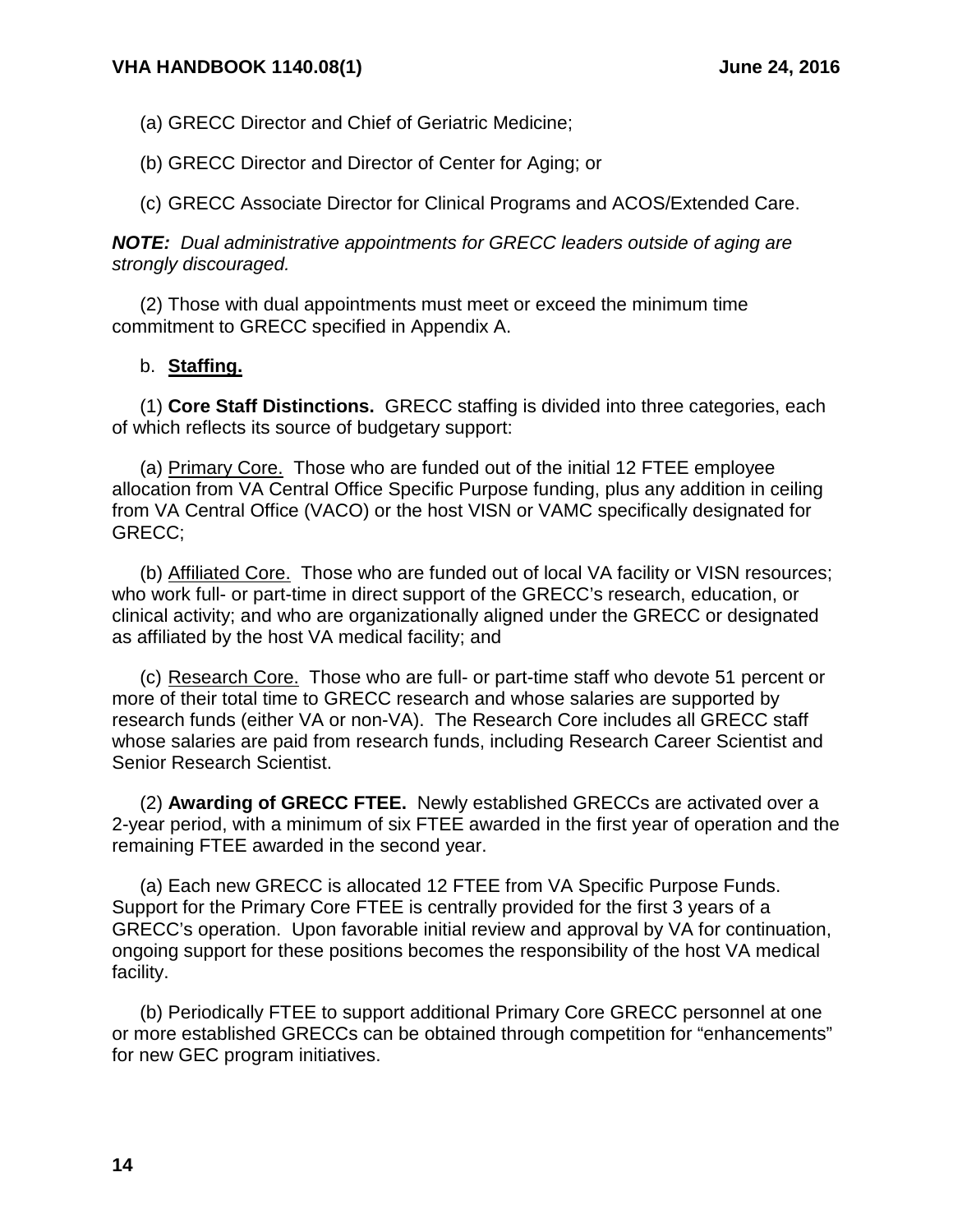(3) **Vacancies.** Vacancies in GRECC Primary Core must receive VA medical facility approval for recruitment without delay. The unique nature of the mission and activities of a GRECC are dependent on minimal variations in the Primary Core staffing. Although funded locally or regionally (i.e., by the VISN), each GRECC is part of a national program whose activities and outcomes address multi-year projects. GRECC staffing sufficiency must not be subjected to short-term measures introduced at a VA facility or imposed by a VISN to address budgetary shortfalls or to achieve reductions in staffing costs.

(a) GRECC Primary Core vacancies must be addressed without undue delay in order to preserve, as much as possible, the continuity of GRECC activities. Such positions must not be held open pending resolution of non-GRECC vacancies.

(b) Any proposal to eliminate an open GRECC Primary Core position must be reviewed and approved in advance by the Under Secretary for Health. This applies whether the GRECC has only its original 12.0 FTE Primary Core FTEE, the original 12.0 FTE have been enhanced as described in subparagraph (2)(b) above, or the GRECC's FTEE have been doubled as a result of the consolidation of two pre-existing GRECCs.

(4) **Recommended GRECC Staffing.** The recommended Primary Core staffing pattern for a GRECC is presented in Appendix A.

(5) **Recommended GRECC Primary Core Staff Time Distribution.** GRECC Directors must establish with each Primary Core Staff member the particular mix of the staff member's GRECC time. Appendix B tabulates recommended limits of research, education, and clinical time for various GRECC leadership positions and for investigators and clinical educators who are supported wholly or in part by Primary Core FTEE.

## c. **GRECC Budget.**

(1) Recurring funds for GRECC core personnel, including costs for physicians' and dentists' special pay and benefits, must be charged to cost center 8234. No non-GRECC charges are to appear in 8234.

(2) Final decisions concerning Title 38 staff compensation and salary level are determined by the local or VISN pay board, depending on local needs and conditions. Title 5 staff compensation is determined by the Office of Personnel Management general schedule salary table that includes locality pay specific to the given location.

(3) Non-recurring funding for construction, renovation, and new equipment is provided by VACO when a new GRECC is activated.

(4) After its first 3 years of operation and pending favorable review by the GGAC, ongoing GRECC funding becomes the responsibility of the host VA facility. *NOTE: New and replacement equipment for research and research laboratories are generally acquired through research grants or through funds made available by the local VA*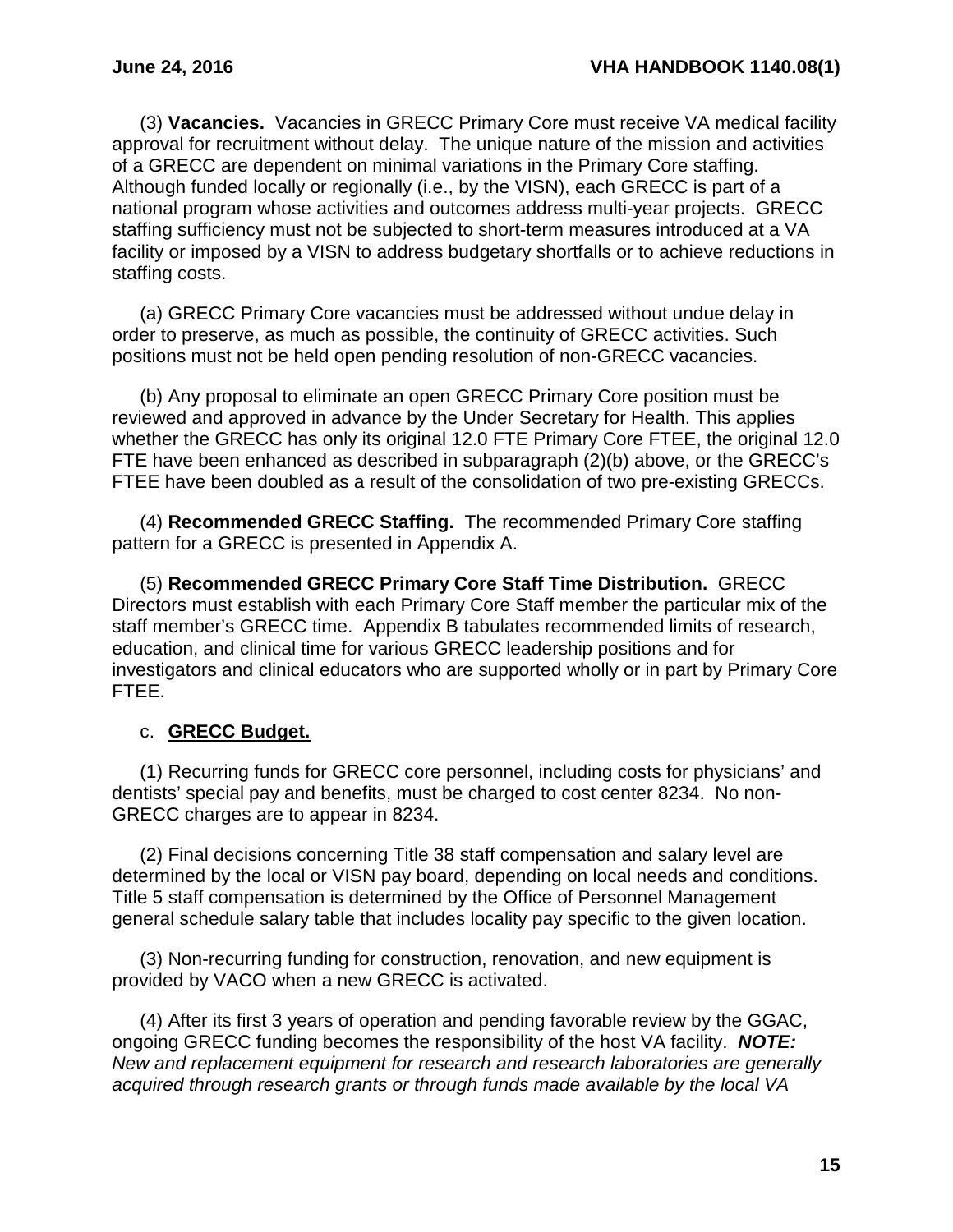*medical facility or VISN. Periodically, other non-recurring funds may be made available to existing GRECCs for the acquisition of replacement equipment.* 

## <span id="page-17-0"></span>**12. COLLABORATIONS IN PROGRAM OPERATIONS**

Each GRECC needs to foster and maintain cooperative and collaborative relationships with other VA and non-VA programs substantively involved in geriatric clinical care, education, training, and research. Collaboration may include mutual consultation, program development, education and training, research and evaluation, needs assessments, and related activities. VA programs with which collaboration is important and beneficial are described in the following paragraphs.

a. **Host VA Medical Facility Clinical Care Programs.** Active involvement and collaboration with all geriatric and extended care programs at the host VA health care organization (e.g., Community Living Center, Home-Based Primary Care, Hospice and Palliative Care, Geriatric Patient-Aligned Care Team, Patient Aligned Care Team, inpatient geropsychiatry, neuropsychiatry, and rehabilitation settings [e.g., SCI, Blind Rehabilitation] serving older Veterans), is expected of every GRECC. Staff from those programs may serve as affiliated staff in the GRECC. GRECC education and training programs need to include staff from the geriatric and extended care clinical programs as both learners and faculty for the programs.

b. **Program Office Development Opportunities.** From time to time, different program offices or other units within VACO issue Requests for Proposals or other competitive opportunities to develop or test new or innovative approaches to care. GRECCs can offer the ideal blend of health expertise, analytic capability, and flexibility to take advantage of such opportunities, to both advance the mission driving the opportunity, and to address GRECC clinical innovation and evaluation goals. Opportunities of this sort have been issued in recent years by Primary Care, Women's Health, Rural Health, Health Equity, Healthcare Transformation, Patient-Centered Care, Medical Specialties, Geriatrics and Extended Care, Telehealth, and others.

c. **Advanced Fellowship Programs in Geriatrics.** A 2-year, research-focused, post-fellowship program with one trainee per year per GRECC, exclusively for GRECCs, may be awarded by OAA in response to a peer-reviewed application that meets the specified criteria found at [http://www.va.gov/oaa/Archive/Advanced-](http://www.va.gov/oaa/Archive/Advanced-Geriatrics-Program-Announcement.pdf)[Geriatrics-Program-Announcement.pdf.](http://www.va.gov/oaa/Archive/Advanced-Geriatrics-Program-Announcement.pdf)

(1) Participation in the program does not qualify trainees for geriatric board certification.

(2) Training positions may be offered to:

(a) Physicians whose initial certification is in Internal Medicine, Family Medicine, or Psychiatry who also have completed an accredited subspecialty residency in Geriatrics;

(b) Physicians whose initial certification is in Internal Medicine, Family Medicine, or Psychiatry who have completed an accredited subspecialty residency in a field other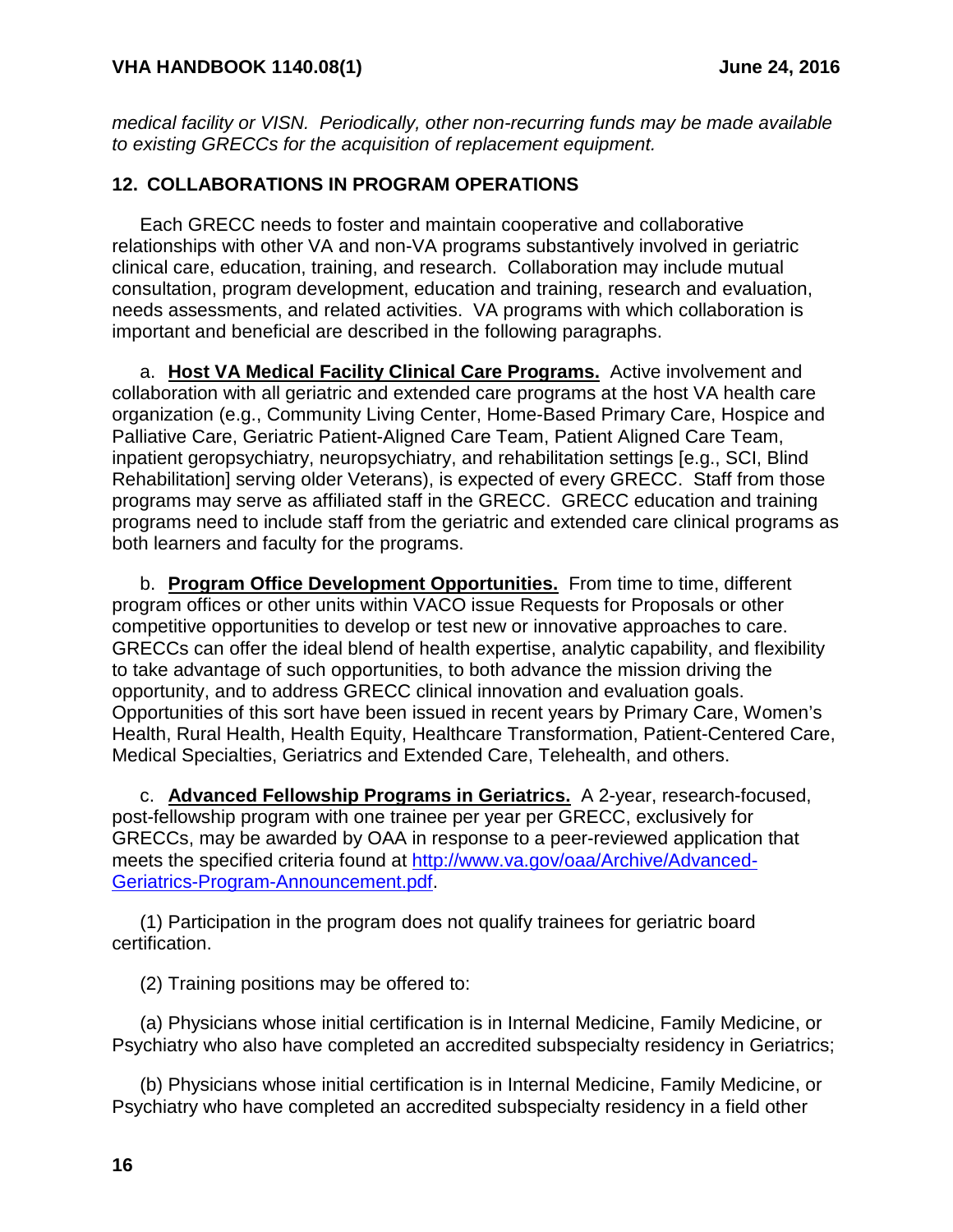than Geriatrics, or to physicians who are certified in fields other than Internal Medicine, Family Medicine, or Psychiatry; and

(c) Associated health professionals who have completed postdoctoral training in geriatrics, or the equivalent within their discipline.

(3) A single Advanced Fellowship position is provided each year, by programs approved to offer them, through the OAA allocation process. One or more additional positions can be requested each year and will be conferred as resources permit.

d. **Other GRECCs.** The GRECC program is a national resource consisting of multiple centers each containing expertise and programs in both general and specialized topics of geriatrics and gerontology. GRECCs and GRECC staff need to make broadly known their strengths and interest in fostering identification of and collaboration with other GRECC programs and personnel with complementary activities and plans. In this way redundant efforts may be minimized, sample sizes and research power enhanced, and collegiality nurtured.

e. **Other VA Research, Education, and Clinical Centers.** The successes and flexibility of the GRECC model have resulted in the development of a variety of similarlyorganized, multi-center national programs in VA, many of which have areas of interest and expertise in common with some of the GRECCs.

(1) Among the Mental Illness Research, Education, and Clinical Centers (MIRECCs), several are focused on topics of substantial geriatrics interest such as dementia, suicide prevention, and comorbidity with mental illness [\(http://www.mirecc.va.gov/\)](http://www.mirecc.va.gov/).

(2) There are several Parkinson's disease Research, Education, and Clinical Centers (PADRECCs) [\(http://www.parkinsons.va.gov/New\\_Front\\_Page.asp\)](http://www.parkinsons.va.gov/New_Front_Page.asp).

(3) There is one national and several regional Patient Safety Centers [\(http://vaww.ncps.med.va.gov/\)](http://vaww.ncps.med.va.gov/). *NOTE: This is an internal VA Web site that is not accessible to the public.*

(4) There are several Polytrauma Rehabilitation Centers [\(http://www.polytrauma.va.gov/system-of-care/care-facilities/\)](http://www.polytrauma.va.gov/system-of-care/care-facilities/).

f. **Other VA Research Centers.** VA's Office of Research and Development (ORD) offers an array of programs with research missions that can complement different GRECC interests.

(1) Health Services Research and Development (HSR&D) supports a number of Centers of Innovation that develop and assess different approaches and concepts related to the provision of health care [\(http://www.research.va.gov/programs/default.cfm\)](http://www.research.va.gov/programs/default.cfm).

(2) HSR&D also supports programs in Collaborative Research to Enhance Transformation and Excellence [\(http://www.hsrd.research.va.gov/centers/create/\)](http://www.hsrd.research.va.gov/centers/create/),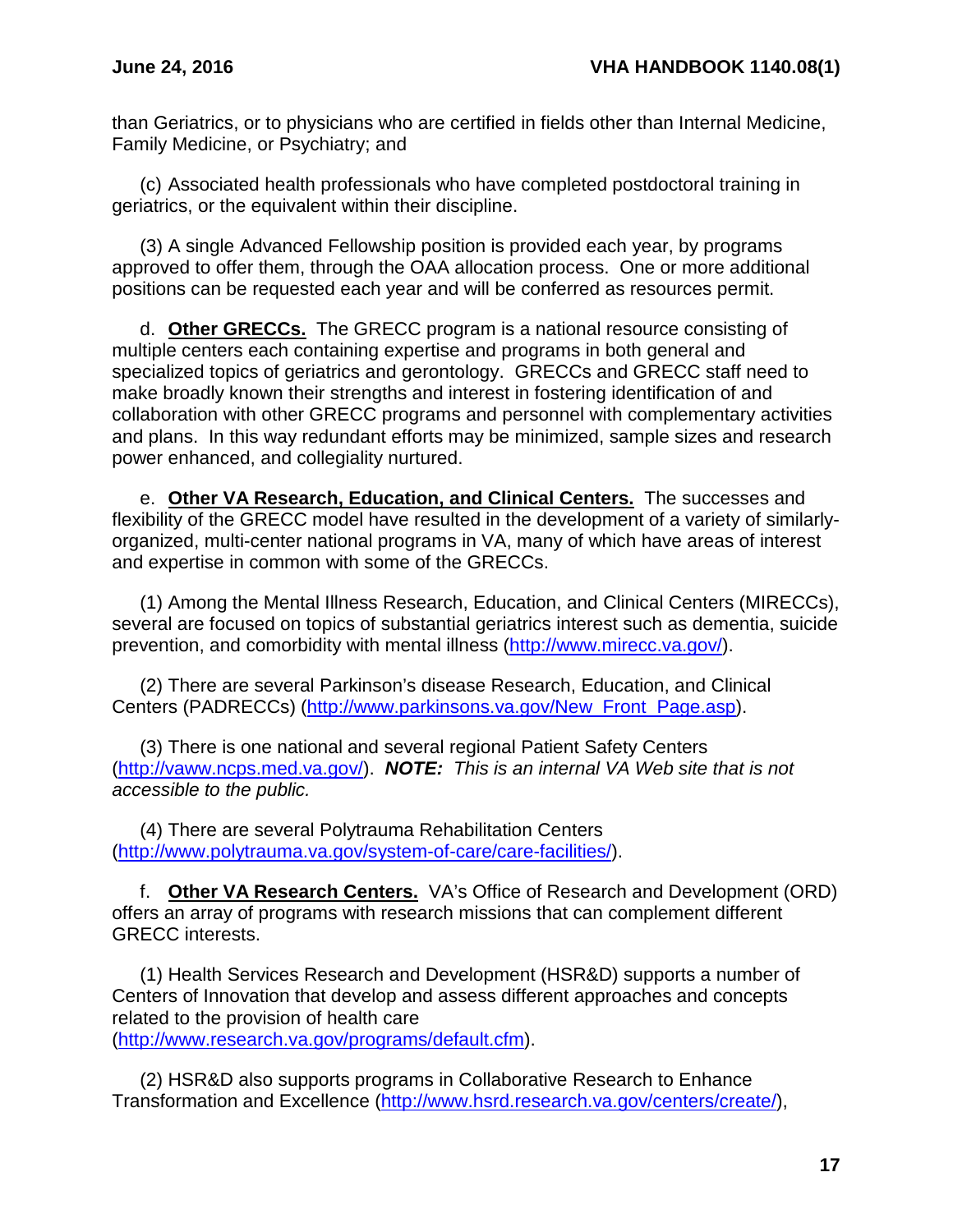which encourage HSR&D investigators to collaborate with VA clinical partners in conducting research on high-priority issues that affect the health and health care of Veterans.

(3) There are several Rehabilitation Research and Development (RR&D) Centers and RR&D-focused Research Enhancement Award Programs described at [http://www.research.va.gov/programs/default.cfm.](http://www.research.va.gov/programs/default.cfm)

(4) The mission of VHA's QUERI is to improve the health of Veterans by supporting the more rapid implementation of effective clinical practices and other evidence-based system improvements into routine care [\(http://www.queri.research.va.gov/\)](http://www.queri.research.va.gov/).

(5) The VA Cooperative Studies Program is responsible for the planning and conduct of large multicenter clinical trials and epidemiological studies in the Department of Veterans Affairs [\(http://www.research.va.gov/programs/csp/\)](http://www.research.va.gov/programs/csp/).

(6) The VA Million Veteran Program (MVP) is a national, voluntary research program conducted by ORD [\(http://www.research.va.gov/mvp/\)](http://www.research.va.gov/mvp/). The goal of MVP is to partner with Veterans receiving their care from VHA to study how genes affect health. To do this, MVP has been building one of the world's largest medical databases by safely collecting blood samples and health information from one million Veteran volunteers.

g. **Employee Education System.** Each GRECC is encouraged to collaborate with its facility or VISN DLO and its host VISN's ESR in the development of local continuing education materials and activities. Programs with the potential for national impact need to be brought to the attention of GEC Services (10P4G) in VA Central Office, for their prioritization of the suggestions with their and Patient Care Services' (10P4) annual submission of proposed collaborations with EES.

h. **Non-VA Programs.** GRECCs are encouraged to collaborate with non-VA programs concerned with aging, including the Geriatric Workforce Enhancement Programs, Area Agencies on Aging, State units on aging, community voluntary service organizations, and Veterans Service Organizations (VSO).

## <span id="page-19-0"></span>**13. OVERSIGHT AND QUALITY MANAGEMENT**

Quality management of GRECCs is a multi-layered process, in keeping with the diverse stakeholders and wide range of activities and products of the programs. Ultimately, the effectiveness and success of each GRECC, and of the GRECC program as a whole, must be measured against the program's mission, goals, and objectives. Quality assurance is continuous and dynamic, and it is provided through processes and groups described in the following paragraphs.

a. **GRECC Advisory Committee.** Each GRECC must have a GRECC Advisory Committee, composed of persons external to the GRECC, who periodically reviews the GRECC's activities, accomplishments, and challenges; and provides guidance and advocacy as indicated.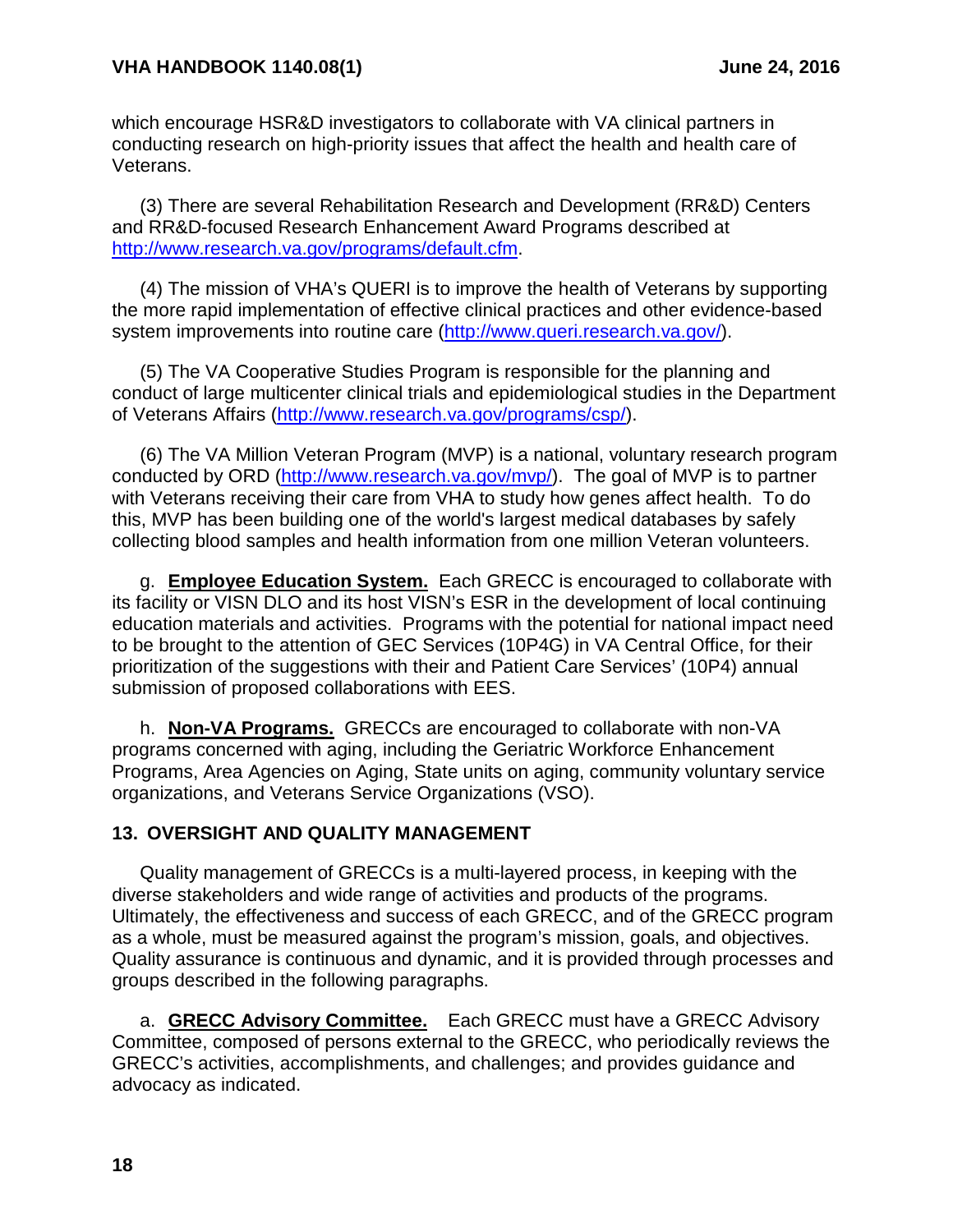(1) The GRECC Advisory Committee is composed of approximately 10-12, non-GRECC individuals with expertise, active involvement in, or a particular interest in aging or the health and well-being of older adults. Members are recommended by the Chair in consultation with the GRECC Director and appointed by COS (or by the VISN Chief Medical Officer (CMO) in the case of a GRECC that reports to the VISN).

(a) Membership must be multidisciplinary and include appropriate health care and research representatives of the host VA organization and of the affiliated academic institutions and programs.

(b) At least one-half of the membership must be drawn from affiliated community institutions (e.g., medical schools, nursing schools, dental schools, etc.) and community groups involved with meeting aging related needs.

(c) At least one member must be a representative of a local VSO.

(2) Each GRECC needs to establish, with the Chief of Staff (COS) (or CMO, for a GRECC reporting to the VISN), its policy on the duration of appointments to the Advisory Committee; whether or not appointments can be renewed; and if renewable, whether there is a limit to the number of consecutive re-appointments allowed.

(3) The Chairperson, a VA, non-GRECC individual with expertise or active involvement in geriatric health care, is appointed by the COS (or CMO) upon the recommendation of the GRECC Director. Each GRECC needs to establish, with the COS or CMO, its policy on the duration of the Advisory Committee chair appointment; whether or not the appointment can be renewed; and if renewable, whether there is a limit to the number of consecutive re-appointments.

(4) The VA medical facility Director, COS, VISN Director, VISN Chief Medical Officer, GRECC Director, GRECC Associate Directors, and GRECC Administrative Officer may serve as *ex-officio* members.

(5) The Advisory Committee must meet a minimum of every 6 months. Written minutes must be included in the Annual Report (see following section, paragraph 13.b.) and furnished to GEC Service (10P4G) in VACO.

#### b. **Annual Report.**

(1) Every GRECC must submit, to GEC Service in VACO, an annual report of its prior fiscal year's activities and accomplishments before the end of the first quarter of the following fiscal year. The annual report consists of:

(a) A narrative describing significant and relevant changes, challenges, and accomplishments in all three program components; and

(b) Quantitative information on research and education funding, personnel and their time distribution, publications, trainees and fellows, conferences, and clinical demonstrations that is entered into a database accessible through the VA Intranet.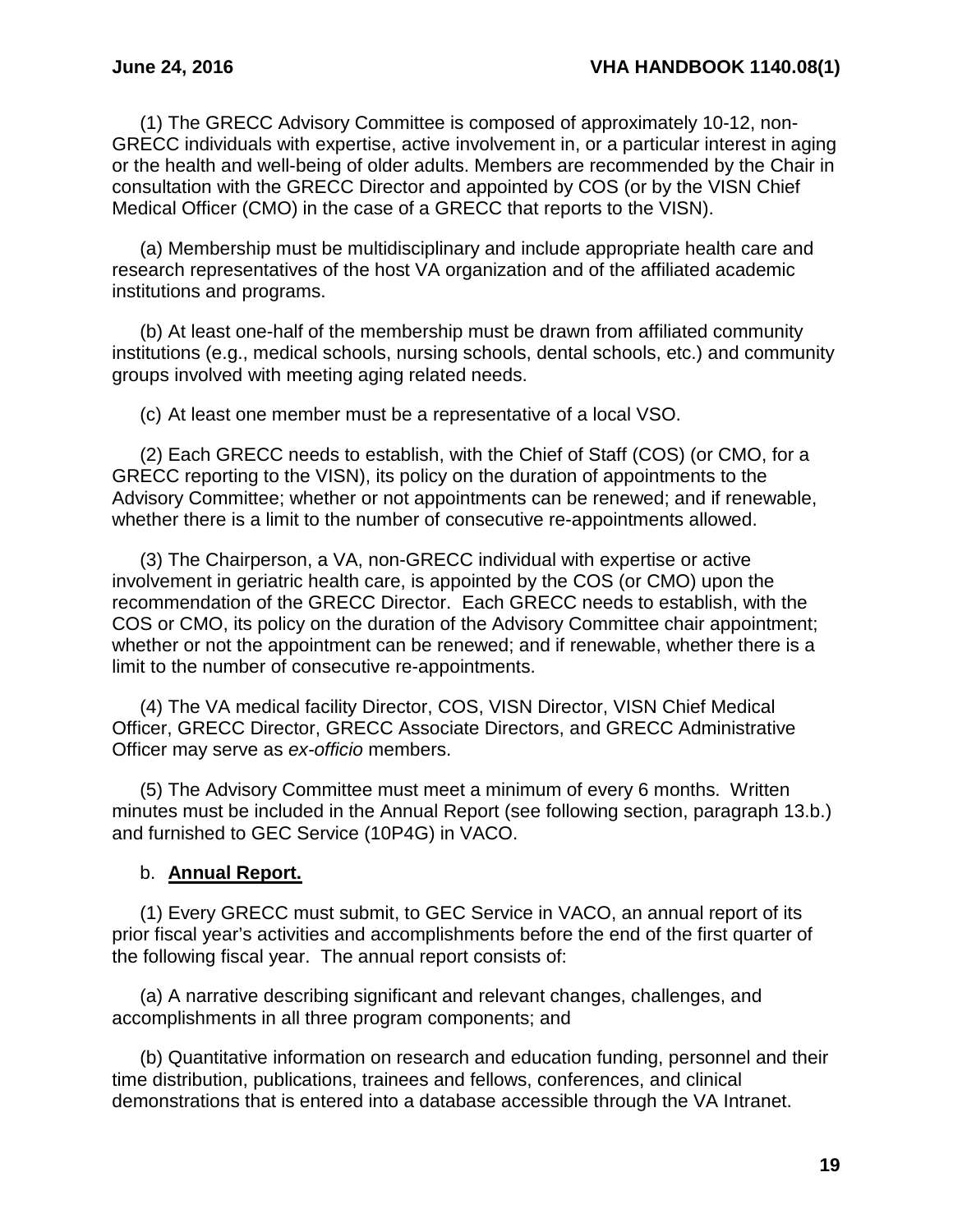(2) The Director, Geriatric Programs reviews each GRECC's annual report with its GRECC leadership during the second quarter of the following fiscal year (see paragraph  $14.c.(3)$ .

c. **GRECC Performance Measures.** Quantitative information reflecting a GRECC's prior year's activities and accomplishments serves as the source data for calculation of a set of GRECC Performance Measures. *NOTE: The GRECC Performance Measures were originally developed in 1996 and underwent substantial review and refinement in 2005-2006 to enhance their alignment with and relevance to VHA strategic initiatives.*

(1) Each GRECC's performance on these, and the ranges and averages for the program as a whole, are shared each year with the GRECC's host VA medical facility and VISN Director.

(2) A standing committee of GRECC Directors, Associate Directors, Administrative Officers, and GEC Service staff convenes monthly and is responsible for:

(a) Ongoing review of the relevance and validity of the performance measures; and

(b) Recommending additions, deletions, and/or modifications to the Director, Geriatric Programs.

d. **The Geriatrics and Gerontology Advisory Committee.** The GGAC is charged by statute (38 U.S.C. 7314) with advising the Secretary:

(1) Whether (or not) each recently-funded GRECC is fulfilling its charge to a satisfactory degree, as judged by a site visit undertaken by a subcommittee of the GGAC, customarily undertaken during the third year of the new GRECC's operation. *NOTE: Depending on the findings of the third-year site visit and at the discretion of GGAC, a new GRECC may require a second assessment, to be undertaken no later than the end of the fifth year after the initial 3 years of Specific Purpose funding,* 

(2) Whether (or not) existing GRECCs are fulfilling their charges (which includes full compliance with this policy and the requirements enumerated in paragraph 6.c.(1-11)), as judged by:

(a) Review of annual reports and performance measures; and

(b) Periodic site visits and interviews with GRECC, host site, and host VISN leaders and stakeholders, conducted by a subcommittee of GGAC.

#### <span id="page-21-0"></span>**14. RESPONSIBILITIES**

a. **Under Secretary for Health.** The Under Secretary for Health is responsible for: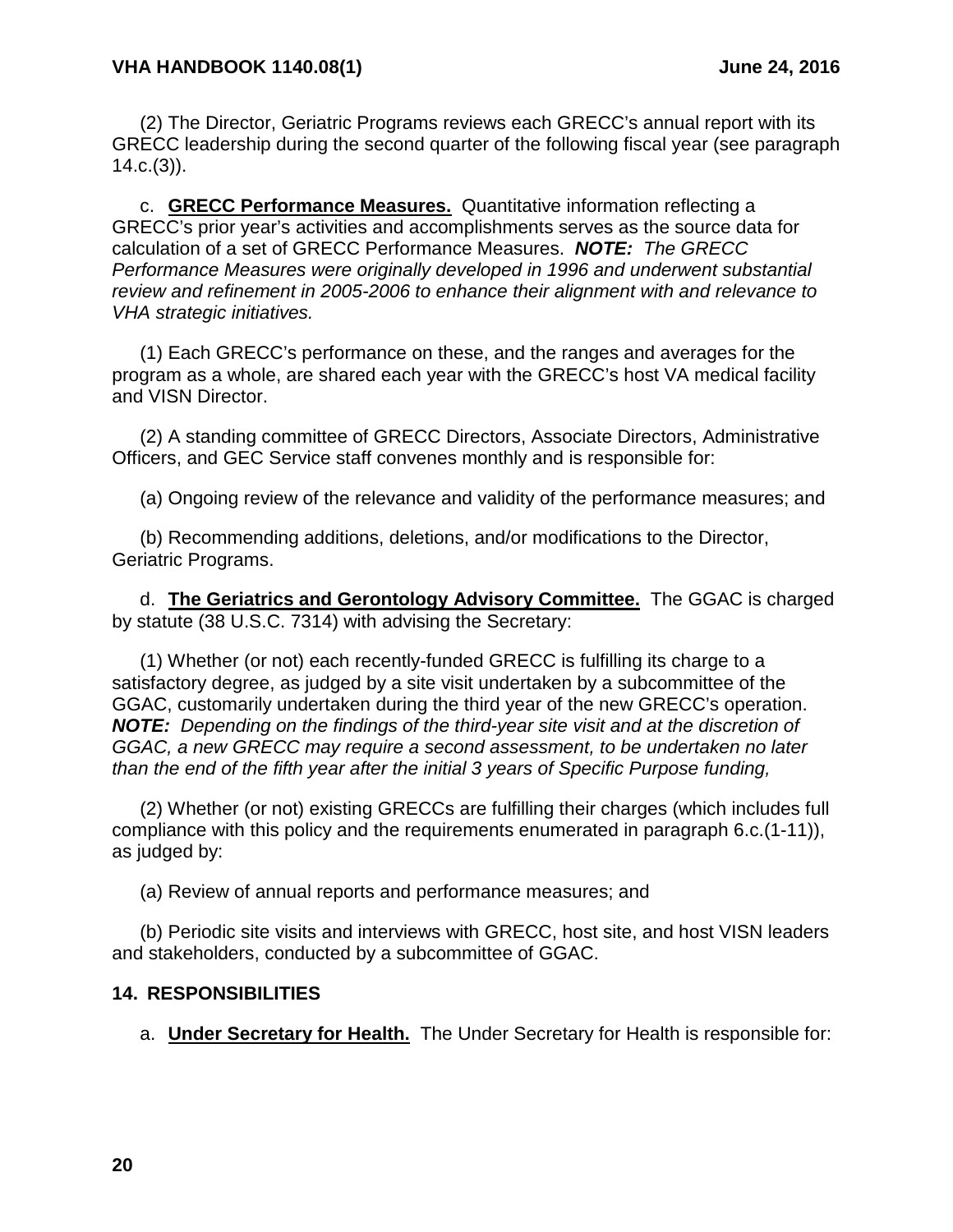(1) Selecting the site for a new GRECC and authorizing the initial three years of Specific Purpose Funding and addition of 12 new FTEE upon the recommendation of the Executive Review Panel;

(2) Conferring the official designation as an "Approved GRECC" upon the satisfactory review of that site during its third year of existence;

(3) Appointing GRECC Directors on the recommendation of the Chief Consultant, Geriatrics and Extended Care (10P4G);

(4) Receiving recommendations of the GGAC following each site visit to a GRECC by a subcommittee of that group. *NOTE: The Under Secretary may choose to act on any recommendation (e.g., closure of a GRECC) that is specifically directed to the Office of the Under Secretary for Health;* and

(5) Reviewing requests from VA medical facilities hosting GRECCs to reduce the number of GRECC Primary Core positions they are obliged to keep filled, and either approving or denying them.

b. **Chief Consultant for Geriatrics and Extended Care.** The Chief Consultant for Geriatrics and Extended Care is responsible for:

(1) Reviewing every GRECC Director nomination and making a recommendation to the Under Secretary for Health concerning approval;

(2) Reviewing and either concurring or non-concurring on every nomination for a GRECC Associate Director or Administrative Officer; and

(3) Bringing to the attention of the Assistant Deputy Under Secretary for Patient Care Services (10P4) any policy, resource, and/or legislative consideration impacting or potentially impacting the GRECCs.

c. **Director, Geriatric Programs.** The Director for Geriatrics Programs is the program director of the GRECC program, and is responsible for:

(1) Advocating on behalf of individual GRECCs as well as the program as a whole as required;

(2) Offering recommendations to the GEC Chief Consultant regarding policy, resource, and/or legislative considerations impacting or potentially impacting the GRECCs;

(3) Yearly issuing instructions for submission and soliciting each GRECC's annual report and reviewing it with each GRECC's leadership;

(4) From time to time, and at least triennially, developing and disseminating a composite report on the status and productivity of GRECCs for internal and external stakeholders;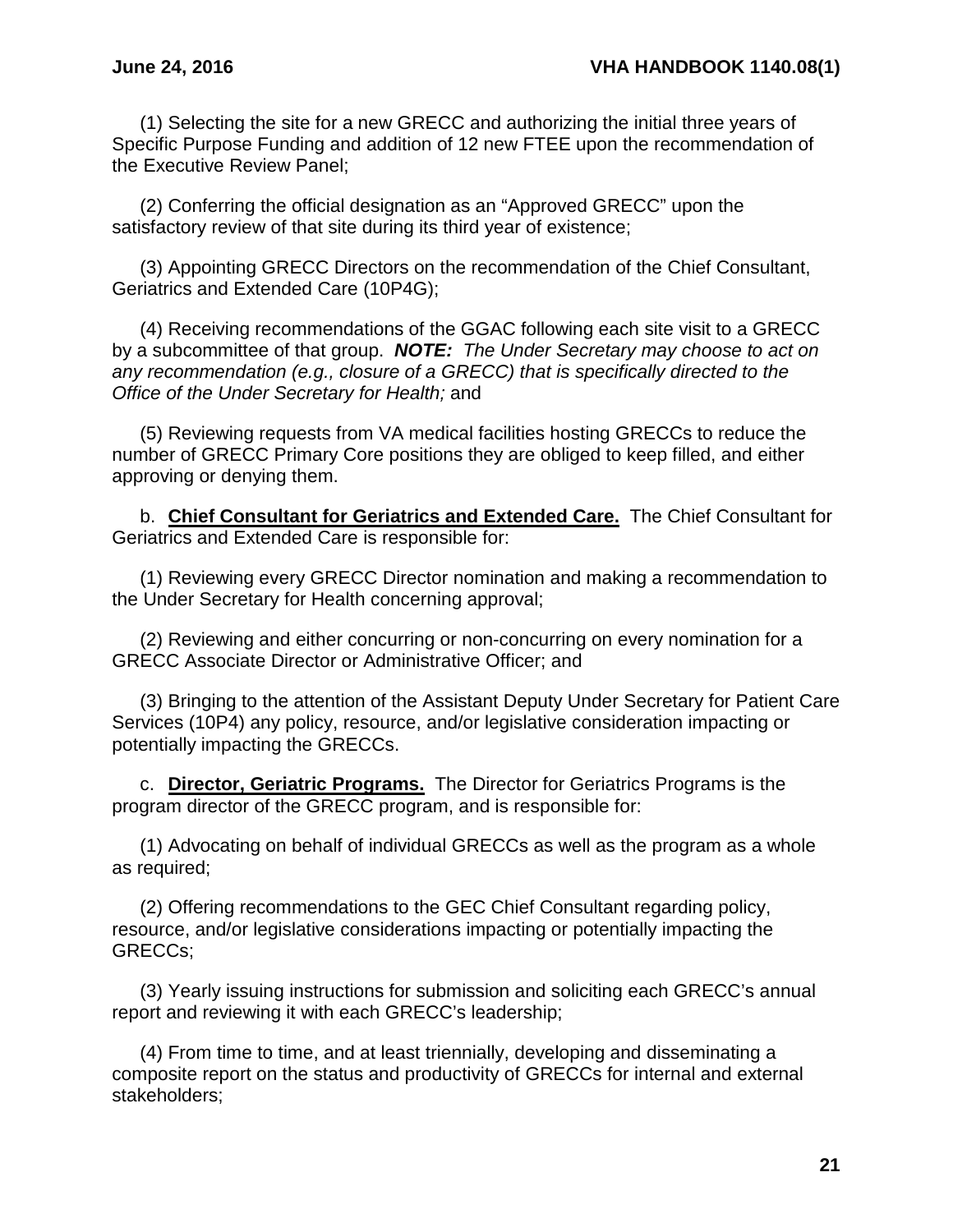(5) Facilitating inter-GRECC collaborative activities through meetings, announcements, and information exchange; and

(6) Arranging the GRECC site visits by the GGAC. This includes negotiating a date, clarifying local site arrangements to the GRECC, obtaining pre-site visit reports, and finalizing and returning for comment the report following the site visit.

d. **VISN Director.** The Director of each VISN containing a VA facility that hosts a GRECC is responsible for ensuring:

(1) The VA facility continues to fulfill the "Requirements for Establishing a GRECC" listed in subparagraph 14c.

(2) The GRECC is provided with the necessary resources (fiscal, space, equipment, personnel, and travel) for meeting its goals and addressing its mission.

e. **Host VA Medical Facility Director.** The Director of each VA facility that hosts a GRECC is responsible for ensuring:

(1) The VA facility continues to fulfill the "Requirements for Establishing a GRECC" listed in subparagraph 6c.

(2) The GRECC has the necessary resources (fiscal, space, equipment, personnel, and travel) for meeting its goals and addressing its mission.

(3) The annual performance plan for the GRECC is established with the GRECC Director. *NOTE: Individual VA medical facilities and VISNs may opt for this responsibility to be addressed at the VISN level.* 

f. **Host VA Medical Facility Chief of Staff.** The host VA medical facility Chief of Staff is responsible for supervising the GRECC Director and advocating on behalf of the program to the VA medical facility Director and the VISN. *NOTE: In the case of a GRECC reporting directly to the VISN, the Chief Medical Officer of the VISN fulfills this role.*

g. **Host VA Medical Facility Designated Education Officer.** The host VA medical facility DEO is responsible for collaborating with the GRECC AD for EE each year during the annual allocation cycle to develop the request to OAA for associated health trainee stipend support under the GRECC Expansion Program.

h. **Host VA Medical Facility Designated Learning Officer.** The host facility DLO is responsible for the coordination of GRECC educational activities at the facility level, and for linking local GRECC educational and training activities with VISN and VA Central Office efforts. The DLO serves as a conduit to GRECC educational resources for employees and trainees.

i. **GRECC Director.** The GRECC Director is responsible for the overall operations and performance of the GRECC. As such, the GRECC Director: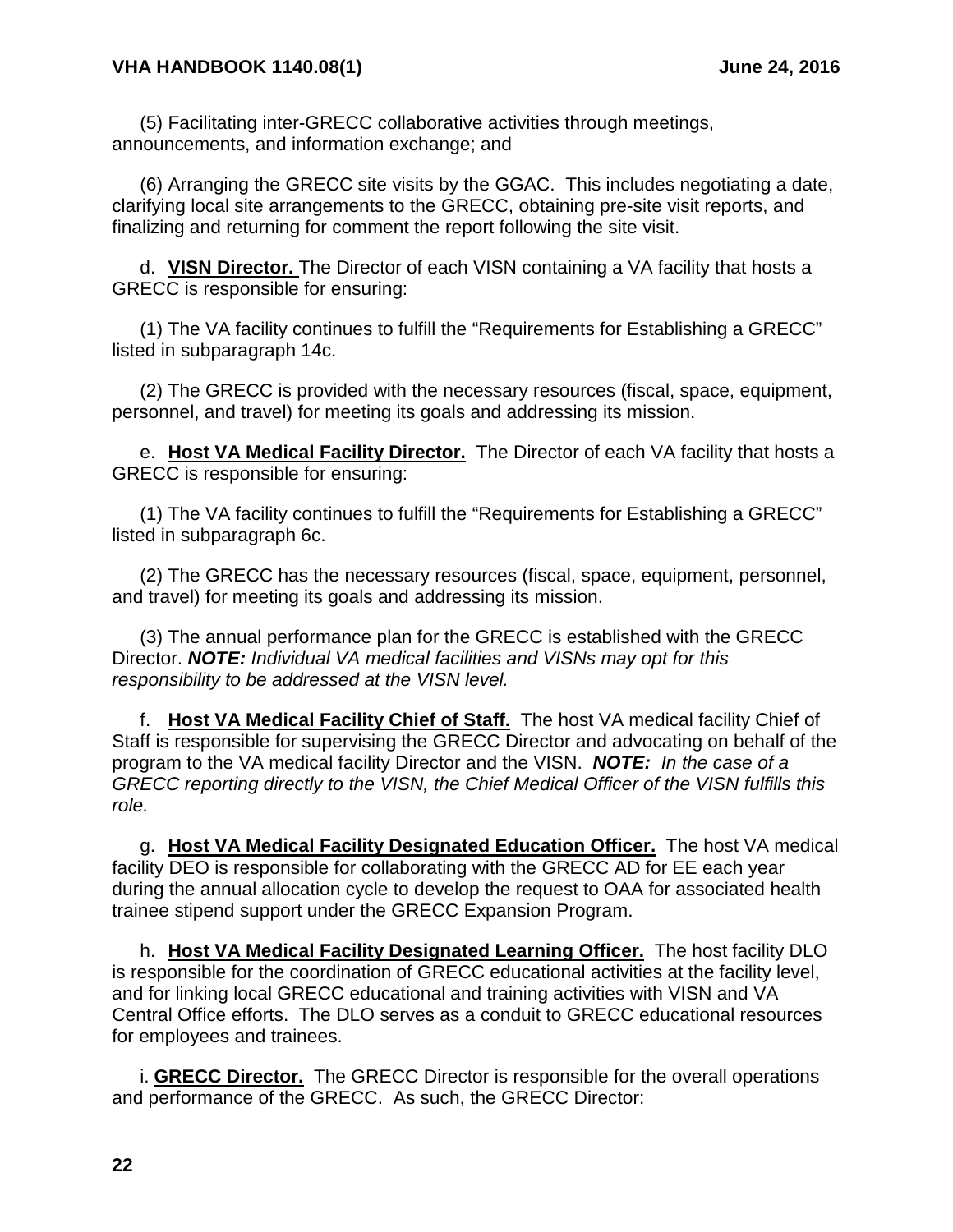(1) Articulates and promotes the vision, mission, and goals of the program;

(2) Advocates for resources (including space, personnel, supplies, and travel support) on behalf of the GRECC;

(3) Serves as ex officio member of the GRECC Advisory Committee;

(4) Represents, or delegates the authority to represent, the GRECC on suitable committees, boards, and councils of the VA medical facility and VISN, and to GEC in VACO;

(5) Ensures that all GRECC Associate Directors and the Administrative Officer work collaboratively in the annual development and evaluation of the GRECC's goals and objectives;

(6) Initiates all necessary personnel actions concerning GRECC Core Staff, including hiring, promotion, evaluation, recognition, counseling, reprimand, discipline and termination;

(7) Establishes with the host facility Director or the VISN Director, or designee, the GRECC performance plan and at least annually reviews the plan with that individual;

(8) Participates in the monthly calls of the GRECC Directors and that group's annual face to face meeting; and

(9) Seeks out and acts upon opportunities to collaborate with other GRECC programs and personnel.

j. **GRECC Associate Director for Research.** The AD for R is responsible for the Research Component of the GRECC. In this role, the AD for R is responsible for:

(1) Identifying and developing funding opportunities relevant to the GRECC's research foci;

(2) Providing or engaging suitable mentoring for junior GRECC research staff identified as likely to benefit from the input;

(3) Serving as a role model for other GRECC investigators by actively engaging in aging research related to one or more of the GRECC's focus area(s);

(4) Mentoring junior GRECC investigators and other GRECC trainees interested in enhancing their research experience and skills;

(5) Serving on or designating a suitable alternative to serve on the VA medical facility R&D Committee or other VA medical facility or VISN leadership group(s) with involvement in research activities;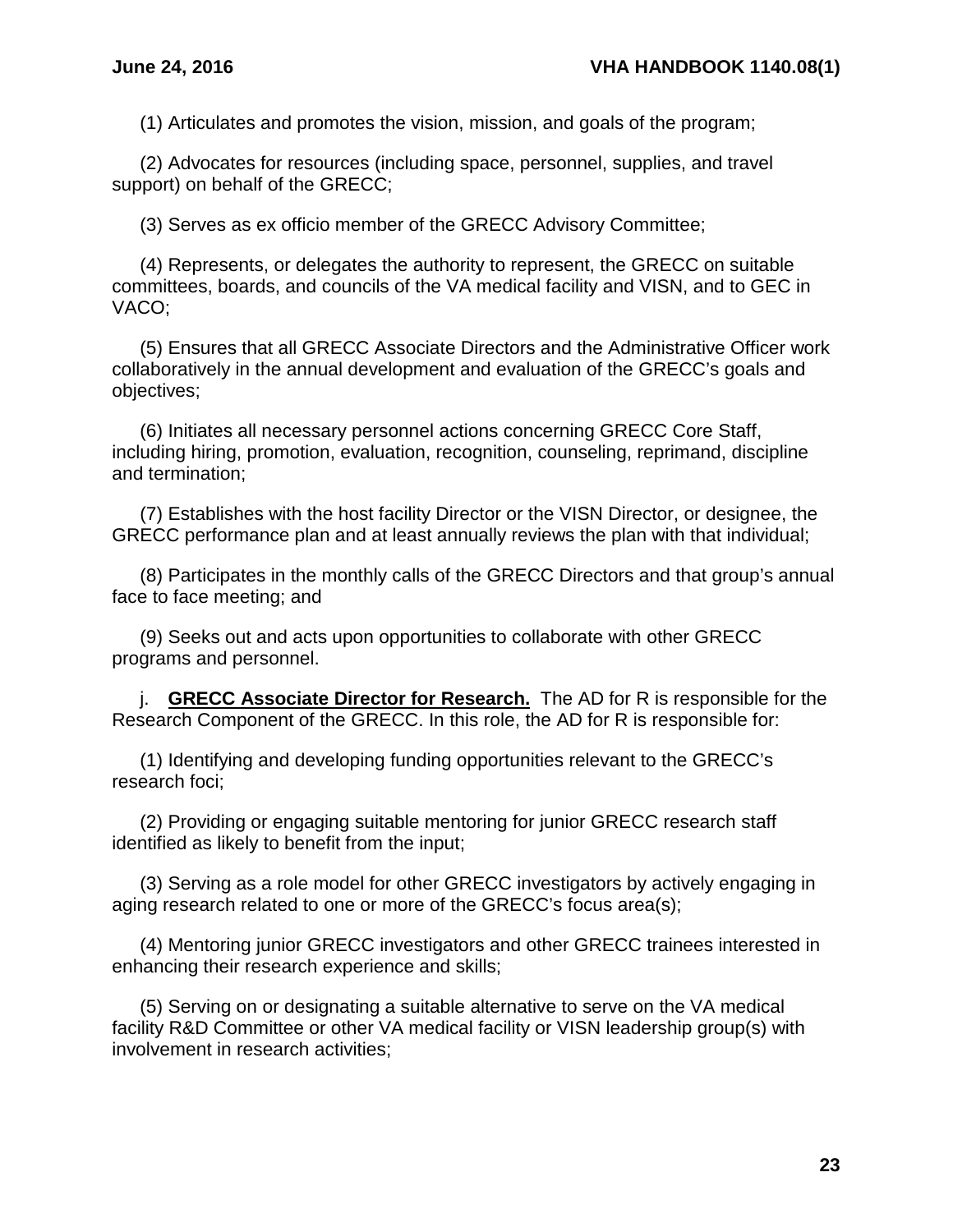#### **VHA HANDBOOK 1140.08(1) June 24, 2016**

(6) Serving as an ex officio member of the GRECC Advisory Committee, at the discretion of the GRECC Director and Advisory Committee Chair;

(7) Participating in the monthly calls of the GRECC ADs for R or delegating a proxy when unable to participate; and

(8) Seeking out and acting upon opportunities to collaborate with other GRECC ADs for R, their programs and personnel.

k. **GRECC Associate Director for Education and Evaluation.** The AD for EE is responsible for the Education and Evaluation Component of the GRECC. In this role, the AD for EE is responsible for:

(1) Leading all-GRECC evaluation activities such as preparation of the GRECC annual report and the preparation of self-study materials for GGAC site visits;

(2) Coordinating, developing, and evaluating aging-related educational programs to improve knowledge and skills of trainees, fellows, and VA employees locally, regionally, and nationally;

(3) Identifying and developing support mechanisms to underwrite GRECC educational programs;

(4) Collaborating with the Associate Director for Clinical (AD for C) in instituting and conducting evaluation strategies targeting the clinical demonstration projects;

(5) Serving on the VISN Education Committee or similar-level deliberative body responsible for supporting locally-developed educational programs;

(6) Acting as a liaison between the GRECC and the host VISN's Education Service Representative;

(7) Serving as an *ex officio* member of the GRECC Advisory Committee, at the discretion of the GRECC Director and Advisory Committee Chair;

(8) Participating in the monthly calls of the GRECC ADs for EE or delegating a proxy when unable to participate; and

(9) Seeking out and acting upon opportunities to collaborate with other GRECC ADs for EE, their programs and personnel.

l. **GRECC Associate Director for Clinical.** The AD for C is responsible for the Clinical Component of the GRECC. In this role, the AD for C is responsible for:

(1) Assuming the leadership role in identifying, developing, securing support for, conducting, and evaluating clinical demonstration projects (CDPs). Suitable means for selecting the focus of CDPs can include, but are not limited to: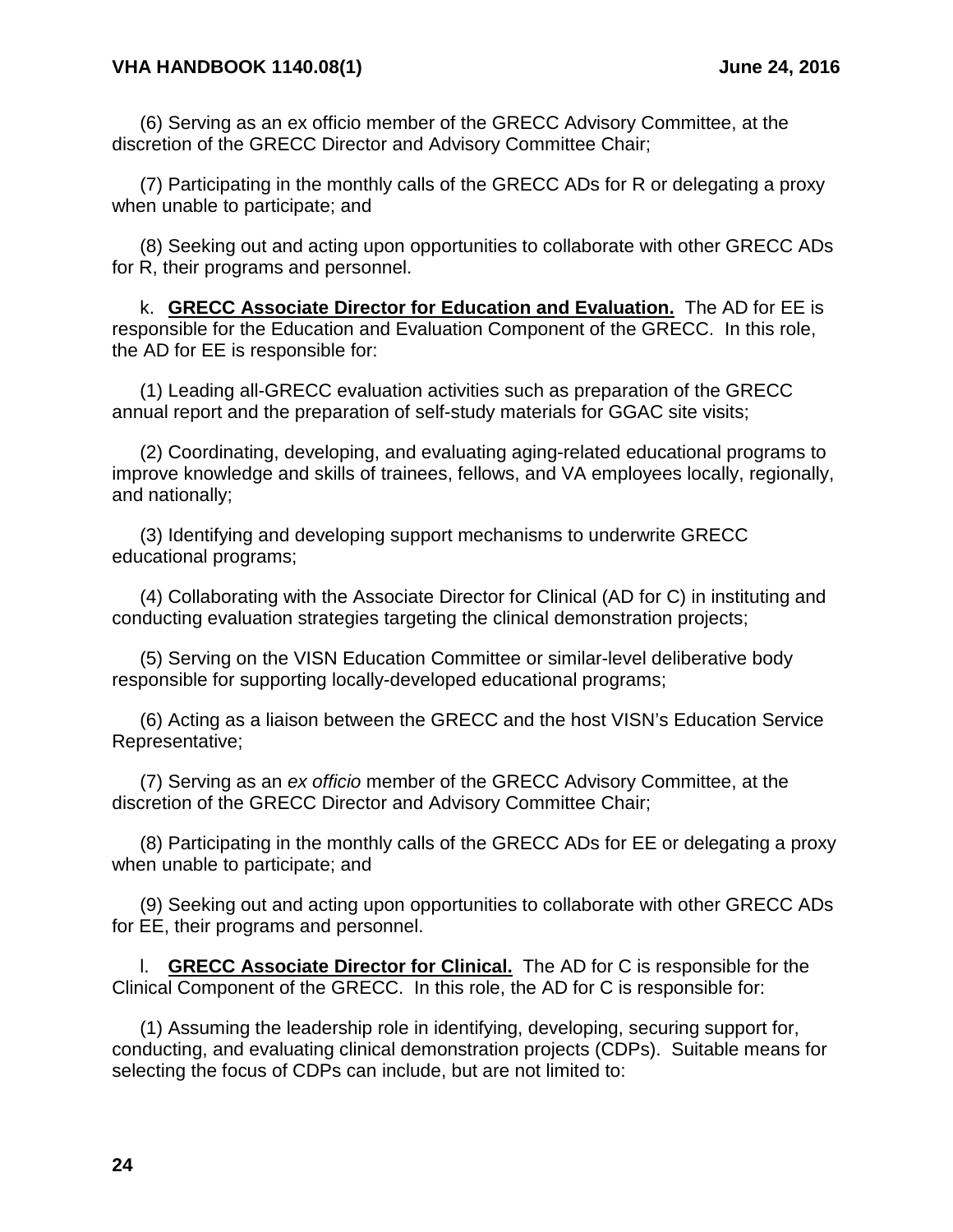a. evidence-based or other promising practices that should be, but have not yet been, incorporated into routine clinical care; and

b. Quality Improvement/ Implementation Science approaches designed to improve processes of care.

(2) Collaborating with the AD for R to:

(a) Identify promising clinical research questions;

(b) Assist in turning those questions into credible research protocols; and

(c) Help secure support for undertaking the investigations for addressing the research questions;

(3) Collaborating with the AD for EE in instituting and conducting evaluation strategies targeting the clinical demonstrations;

(4) Ensuring there are an adequate number of, sufficient variety of, and suitable supply of faculty resources for geriatrics and gerontology-focused clinical educational opportunities for GRECC trainees, geriatrics fellows, and medical residents working in GRECC programs;

(5) Serving as an ex officio member of the GRECC Advisory Committee, at the discretion of the GRECC Director and Advisory Committee Chair;

(6) Participating in the monthly calls of the ADs for C or delegating a proxy when unable to participate; and

(7) Seeking out and acting upon opportunities to collaborate with other GRECC ADs for C, their programs and personnel.

m. **GRECC Administrative Officer (AO).** The AO is responsible for:

(1) Coordinating with the GRECC Director and Associate Directors for the purpose of administering the GRECC and its resources;

(2) Developing the budget under direction of the GRECC Director and retaining responsibility for allocation of resources to meet GRECC goals;

(3) Providing expert assistance on cost-accounting and cost-effectiveness for GRECC operations;

(4) Serving as a resource to the GRECC Advisory Committee and, at the discretion of the GRECC Director and Advisory Committee Chair, serving as an *ex officio* member of that group;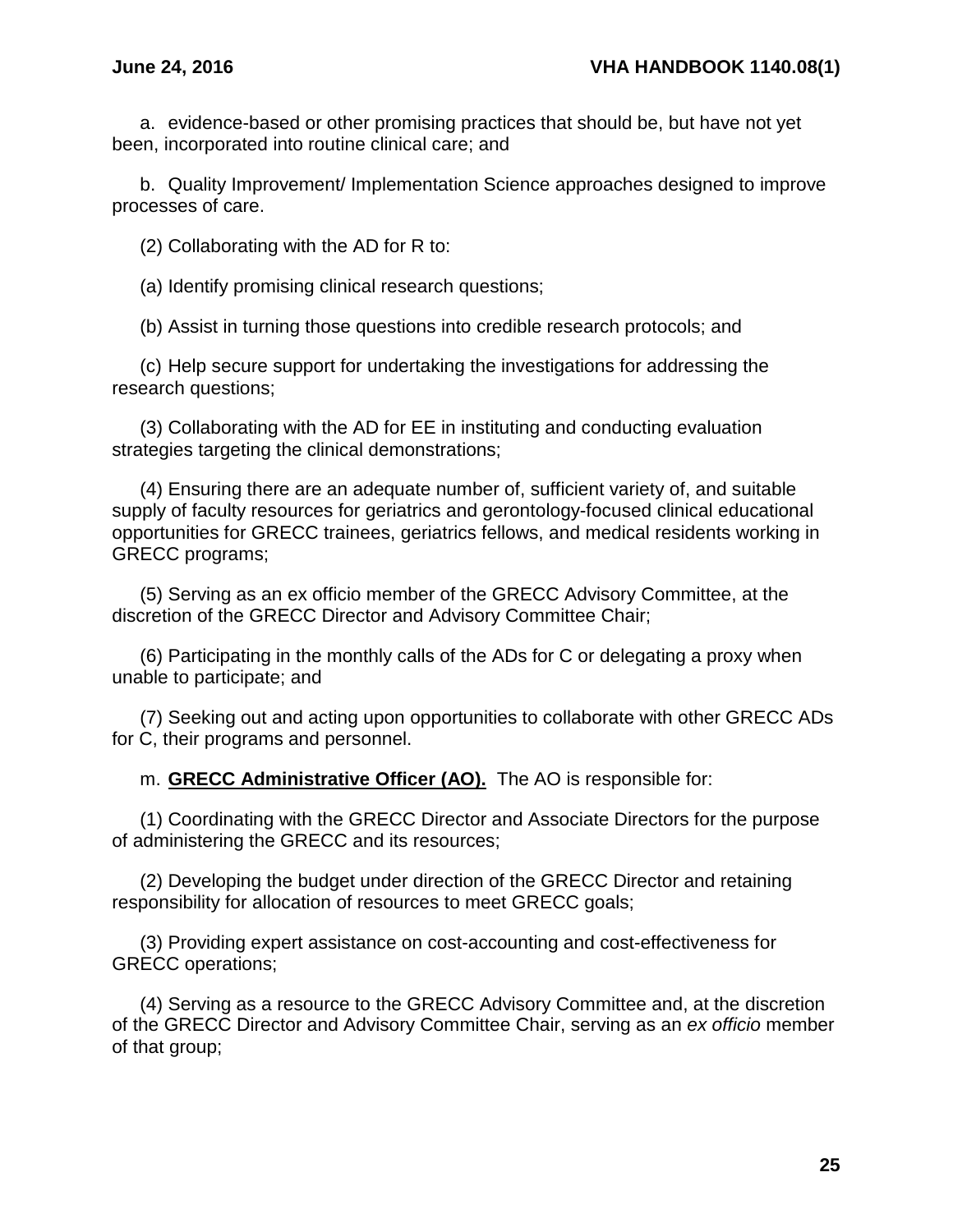#### **VHA HANDBOOK 1140.08(1) June 24, 2016**

(5) Coordinating with the GRECC Director and Associate Directors, VA facility leadership, VISN leadership, and VA Central Office for periodic site visits by the GGAC and the communications stemming from those site visits;

(6) Participating in the collection of data and finalizing the annual report of GRECC activities for submission to VA Central Office;

(7) Participating in the bimonthly calls of the GRECC AOs or delegating a proxy when unable to participate; and

(8) Seeking out and acting upon opportunities to collaborate with other GRECC AOs, their programs and personnel.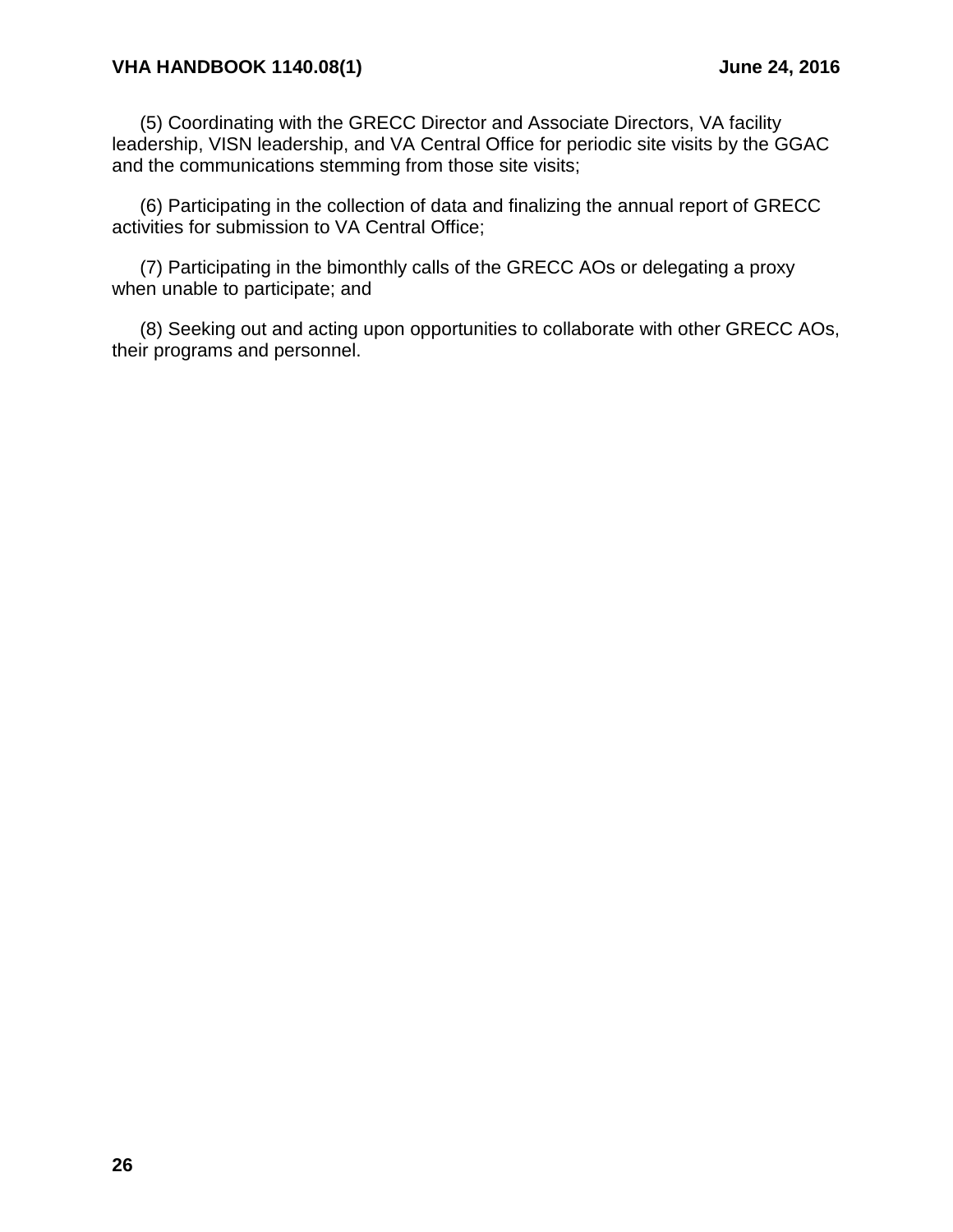#### <span id="page-28-1"></span><span id="page-28-0"></span>**RECOMMENDED GERIATRIC RESEARCH, EDUCATION, AND CLINICAL CENTERS (GRECC) PRIMARY CORE STAFFING PATTERN**

| <b>Position</b>                                   | Grade                         | <b>FTEE</b> |
|---------------------------------------------------|-------------------------------|-------------|
| Director (doctoral level health professional with | Title 38 Chief/10             | $1.0*$      |
| extensive skill and experience in clinical        |                               |             |
| geriatrics)                                       |                               |             |
| Associate Director for Clinical (physician)       | Title 38 Chief/10             | $1.0*$      |
| (AD for C)                                        |                               |             |
| Associate Director for Research**                 | Title 38 Chief/10 or General  | $1.0*$      |
| (AD for R)                                        | Schedule (GS) 14              |             |
| Associate Director for Education and              | Title 38 Chief/10 or GS 14    | $1.0*$      |
| Evaluation*** (AD for EE)                         |                               |             |
| Administrative Officer (AO)                       | GS 12-13                      | 1.0         |
| Research and clinical investigators, Clinical     | Title 38 Chief/10 or GS 12-14 | 5.0         |
| educators                                         |                               |             |
| <b>Clerical support</b>                           | GS 5-7                        | 2.0         |

Total: 12.0

\*minimum GRECC commitment of 0.625 full-time equivalent (FTEE) employee \*\*must have doctoral level degree with research training, education, or background in one of the major foci of the GRECC's research

\*\*\*must have doctoral level degree with advanced degree or demonstrated experience in education or evaluation

a. **GRECC Director.** Each GRECC must have an appointed Director. The GRECC Director must have demonstrated, extensive skill and experience in clinical geriatrics, research and administration, as well as the ability to attract, motivate, and lead innovative and productive researchers, clinicians, and educators.

(1) The GRECC Director's position is centralized and therefore the appointment must be approved by the Under Secretary for Health.

(2) The GRECC Director must hold a clinical doctoral degree (e.g., MD, DO, PhD in a clinical discipline, DDS, DMD, OD, DSW, DNP, PharmD, DPT, etc.), or one of the international equivalents and be at least five-eighths time VA.

(3) A minimum of five-eighths time must be devoted to the GRECC.

(4) No more than 20 percent of the Director's GRECC time should be devoted to non-GRECC administrative activities (e.g., for the VA medical facility or the VISN).

(5) Neither formal training nor certification in geriatrics is required but in the interest of serving as a role model and a leader in geriatrics, both characteristics should be sought in the selection of a Director.

(6) The Director must be currently credentialed to provide clinical care at the host VA, and needs to participate in some VA clinical activity.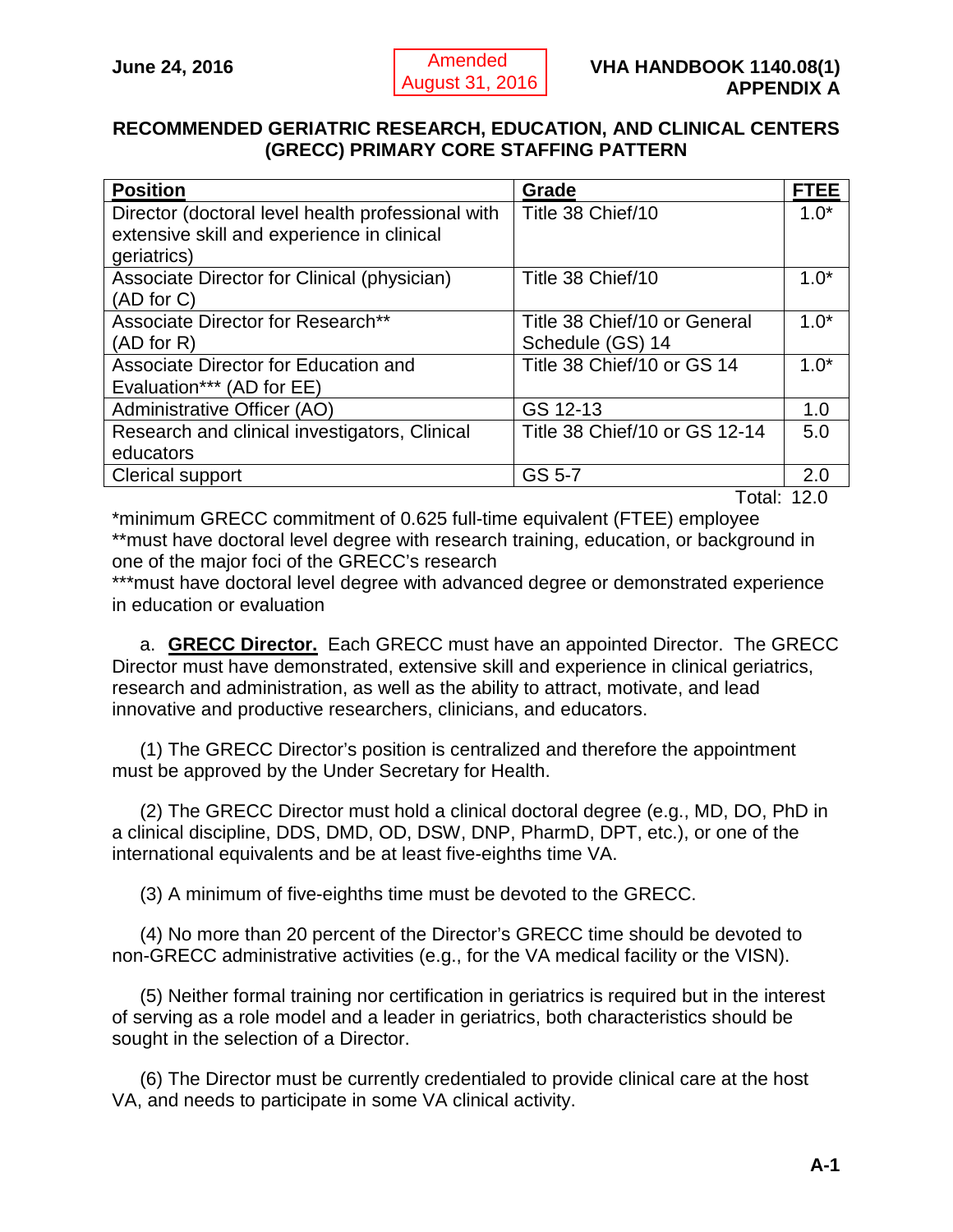#### **VHA HANDBOOK 1140.08(1) June 24, 2016 APPENDIX A**

b. **Associate Directors.** Each GRECC must have an Associate Director for Research (AD for R), an Associate Director for Education and Evaluation (AD for EE), and an Associate Director for Clinical (AD for C).

(1) The three previously-named Associate Director (AD) positions are designated as key positions. Appointment to any one of these positions requires review and concurrence by the GEC Chief Consultant to be regarded as official.

(2) Each of these three Associate Directors must hold an appropriate doctoral level degree, be at least five-eighths time VA and at least five-eighths time GRECC, and have advanced training, extensive experience, and/or certification in gerontology or geriatrics. In addition:

(3) The AD for R must have research training, education, or background in one of the GRECC's research foci and adequate background and resources to serve as an effective research mentor;

(4) The AD for EE must have training and experience relevant to educational design and evaluation; and

(5) The AD for C must have an MD or DO; and needs to have fellowship training, certification, and/or extensive experience in geriatrics, experience serving as a mentor in clinical investigations, and managing quality improvement and implementation science projects. The AD for C must be currently credentialed to provide clinical care at the host VA and must participate in ongoing clinical geriatric activity there.

(6) A GRECC may appoint other Associate Directors (e.g., for Health Services Research, or for Informatics) but these positions are optional and are not subject to the specifications in paragraphs b.(1)–(5) above.

c. **Administrative Officer.** Each GRECC must have an Administrative Officer (AO).

(1) AO positions are designated as key positions and therefore no AO appointment is official until the GEC Chief Consultant has reviewed and concurred on it.

(2) AO positions must not be less than five-eighths FTEE devoted to GRECC.

(3) AOs need to have prior experience in managing research grants and in working with academic affiliates in addition to fulfilling the customary administrative, servicebased obligations associated with human resources/personnel administration, finance and budget, information technology support, and medical facility administrative matters.